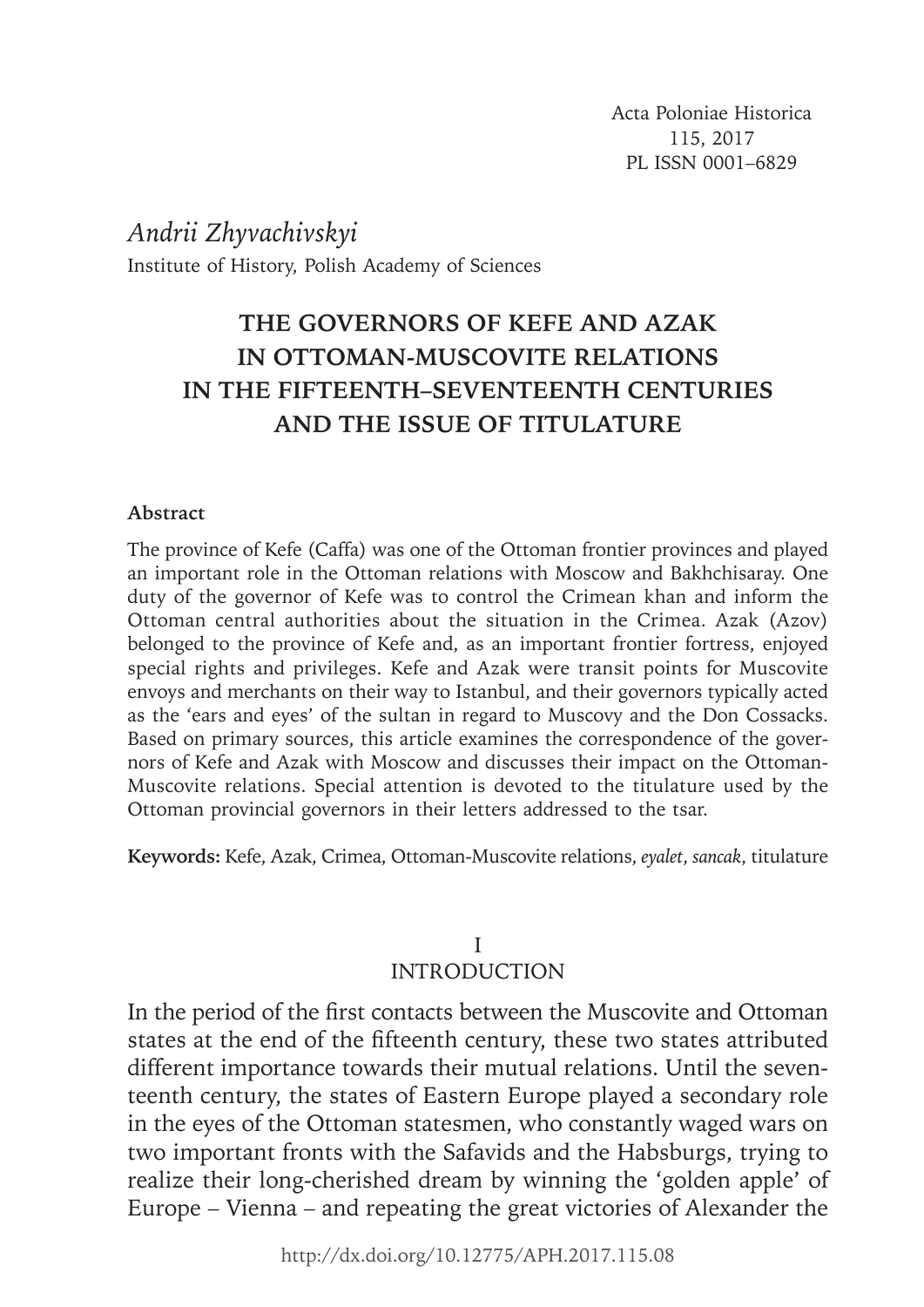Great.<sup>1</sup> From 1478 until the Treaty of Istanbul in 1700, the Ottoman relations with Moscow were mostly maintained through the mediation of an Ottoman vassal, the Crimean khan. Equally important was the role of the Ottoman local provincial governors, who maintained active correspondence and exchanged envoys with the rulers of Moscow.

The province of Kefe was one of many Ottoman frontier provinces and enjoyed special rights and privileges. The governors of such provinces were often given a certain liberty to conduct correspondence with foreign rulers and even solve minor frontier matters on their own, although the level of their autonomy largely depended on the actual strength of the Ottoman central government. In general, the provincial governors regularly corresponded with the sultan and the grand vizier, submitting reports and obtaining orders. What is less known is whether, and to what extent, they also corresponded with their peers holding posts in neighbouring Ottoman provinces in order to coordinate their policy versus a given neighbour.

This article aims to shed light on the correspondence between Kefe and Moscow and the effect it had on the relations between Moscow and Istanbul, and also between Moscow and Bakhchisaray. It also focuses on titulature used by the governors of Kefe and Azak in their letters addressed to the tsar. Titles played (and still play) an important role in everyday life. In the past, often the only thing that remained for an impoverished noble was his title or prestigious family name. The titles used always played a crucial role for a ruler, as they indicated the territories that he owned or laid claims to. Consequently, foreign monarchs and dignitaries were required to use appropriate titles in their correspondence with a given ruler, as their use indicated his power and standing on the international scene. For the monarchs, the titles showed their importance in the world.<sup>2</sup>

<sup>1</sup> Richard F. Kreutel (ed.), *Im Reiche des Goldenen Apfels. Des türkischen Weltenbummlers Evliyâ Çelebi denkwürdige Reise in das Giaurenland und in die Stadt und Festung Wien anno 1665* (Graz, Wien, and Köln, 1957); Zygmunt Abrahamowicz, 'Tło polityczne i ekonomiczne wyprawy wiedeńskiej Kara Mustafy', *Kwartalnik Historyczny*, xc, 1 (1983), 31–2; Taras Čuxlib, *Viden' 1683: Ukrajina-Rus' u bytvi za "zolote jabluko" Jevropy* (Kyiv, 2013), 7.

<sup>2</sup> For more on titles and royal power, see Peter Bang, 'Lord of All the World – The State, Heterogeneous Power and Hegemony in the Roman and Mughal Empires', in Peter Bang and Christopher Bayly (eds.), *Tributary Empires in Global History* (Basingstoke, 2011), 171–92; Piotr Boroń, *Kniaziowie, królowie, carowie …*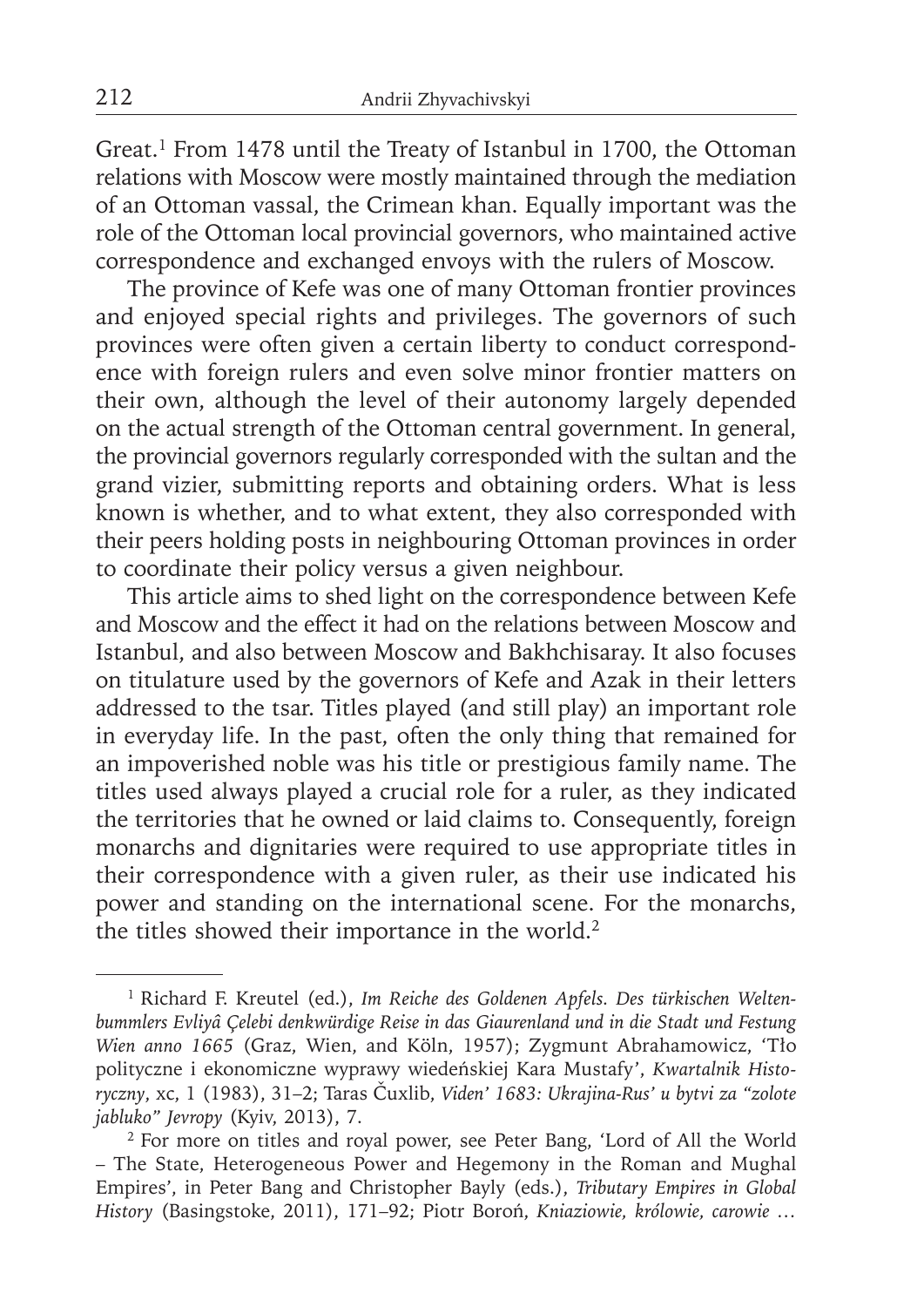In general, the correspondence of the governors and other officials of the province of Kefe with Moscow is a little-investigated and obscure subject, although owing to Lajos Fekete's publications, $3$  the correspondence between the governors of Budin (Buda) and the Habsburg court in Vienna is well known and studied. The present article aims to similarly examine the correspondence of the governors of Kefe and Azak with the Muscovite tsar. The study is based on the letters from Kefe and Azak sent to Moscow in the late fifteenth and early sixteenth centuries, preserved in copies translated into Russian, and two original letters of the governors of Azak and Kefe, dated 1631 and 1635, respectively. Despite the absence of subsequent correspondence for the period of a century (probably it has been lost, or may be found in archives in the future), there is vivid evidence of long-lasting relations between the Muscovite rulers and the governors of Kefe. In order to achieve political goals in Istanbul, Moscow efficiently used Ottoman officials holding posts in the Crimea by rewarding them with rich gifts.

The relations and correspondence of the governors of Kefe and Azak with the Muscovite authorities, and their relations with each other have not generally attracted scholarly attention, with two exceptions being the Soviet historian Nikolaj Smirnov<sup>4</sup> and the well-known historian of the Ottoman Crimea Alan Fisher.<sup>5</sup> Although the provincial archives

*Tytuły i nazwy władców słowiańskich we wczesnym średniowieczu* (Katowice, 2010); Rudolf Buchner, 'Der Titel rex Romanorum in deutschen Königsurkunden des 11. Jahrhunderts', *Deutsches Archiv*, ixx (1963), 327–38; Stefan Donecker and Roland Steinacher, 'Der König der Schweden, Goten und Vandalen. Königstitulatur und Vandalenrezeption im frühneuzeitlichen Schweden', in Helmut Reimitz and Bernhard Zeller (eds.), *Vergangenheit und Vergegenwärtigung. Frühes Mittelalter und europäische Erinnerungskultur* (Wien, 2009), 169–203; Charles Dodd, *A manual of dignities, privilege, and precedence: including lists of the great public functionaries, from the revolution to the present time* (London, 1843); Hans Joachim König, *Monarchia Mundi und Res*  Publica Christiana: Die Bedeutung des mittelalterlichen Imperium Romanum für die politische *Ideenwelt Kaiser Karls V. und seiner Zeit dargestellt an ausgewählten Beispielen* (Hamburg, 1969); Myles Lavan, Richard E. Payne, and John Wiesweiler (eds.), *Cosmopolitanism and Empire. Universal rulers, local elites, and cultural integration in the Ancient Near East and Mediterranean* (Oxford, 2016).

<sup>3</sup> Ludwig Fekete, *Einführung in die Osmanisch-Türkische Diplomatik der türkischen Botmässigkeit in Ungarn* (Budapest, 1926); *idem*, *Türkische Schriften aus dem Archive des Palatins Nikolaus Esterházy 1606–1645* (Budapest, 1932).

<sup>4</sup> Nikolaj Smirnov, *Rossija i Turcija v XVI–XVII vv.*, 2 vols. (Moskva, 1946).

<sup>5</sup> Alan W. Fisher, 'Azov in the Sixteenth and Seventeenth Centuries', *Jahrbücher für Geschichte Osteuropas*, xxi (1973), 161–74.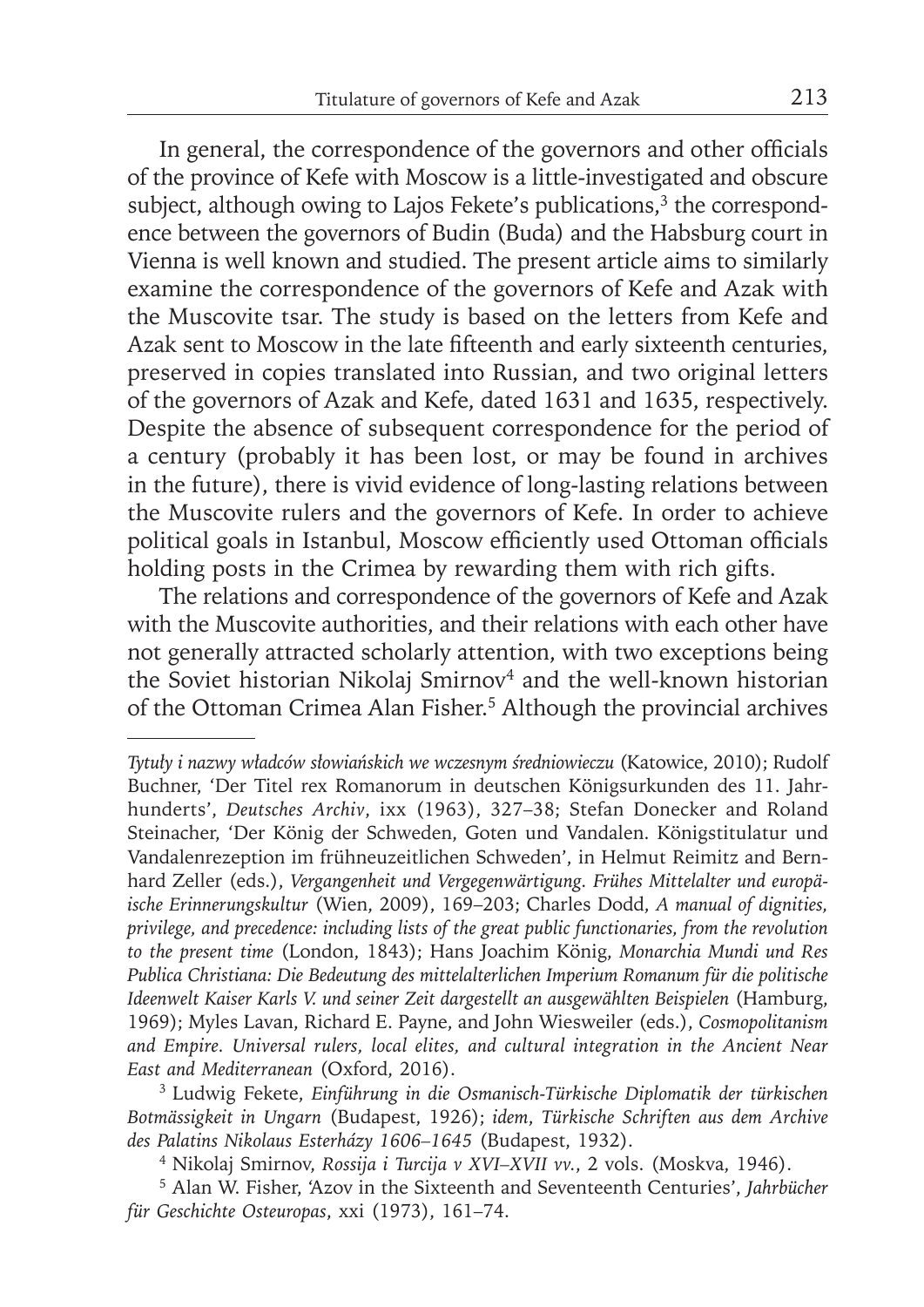of Ottoman Kefe and Azak have not been preserved, many documents important for this research can be found at the Russian State Archive of Early Acts (*Rossijskij Gosudarstvennyj Arxiv Drevnix Aktov*, RGADA) in Moscow. Especially valuable material is contained in the reports of Russian envoys,<sup>6</sup> published already in the nineteenth century by Gennadij Karpov in the collection of documents about the diplomatic relations of the Muscovite state with the Crimean Tatars, Nogays, and Ottomans.7 Two letters found by the present author in Moscow deserve special attention; i.e. the letters sent to the Muscovite tsar by the *beylerbey* of Kefe and the *sancakbey* of Azak.

#### II

## KEFE AND AZAK

Since its establishment in 1475, the Ottoman province of Kefe comprised the towns of Kefe (Caffa), Sudak, Balaklava, Inkerman and Kerş, located in the southern part of the Crimean Peninsula, the Taman Peninsula across the Kerch Strait, and the city of Azak (Azov) at the mouth of the Don River. Roughly at the same time, the Crimean Khanate acknowledged Ottoman suzerainty, having fallen under the Ottoman domination which lasted for three centuries.<sup>8</sup> Kefe was one of the few provinces which did not have a contiguous border with the main territory of the Ottoman state. It was washed by the sea in the south and in the north it bordered on the Crimean Khanate, Muscovy, and the Caucasian state formations. According to Halil İnalcik9

<sup>6</sup> Reports of the Russian envoys (Russian sing. *statejnyj spisok*) compiled after the return of the envoys, in which they described in detail their embassy, their official and informal meetings, and the contents of their negotiations. These reports very often took a shape of a diary.

<sup>7</sup>*Pamjatniki diplomatičeskix snošenij Moskovskago gosudarstva s Krymskoju i Nogajskoju ordami i s Turciej*, i: *s 1474 po 1505 god*, ed. by Gennadij Karpov, in *Sbornik Imperatorskago Russkago Istoričeskago Obšestva*, vol. 41 (St. Peterburg, 1884); *Pamjatniki diplomatičeskix snošenij Moskovskago gosudarstva s Krymskoju i Nogajskoju ordami i s Turciej*, ii: *1508–1521 gg.*, ed. by Gennadij Karpov and Georgij Štendman, in *Sbornik Imperatorskago Russkago Istoričeskago Obšestva*, vol. 95 (St. Peterburg, 1895).

<sup>8</sup> Halil İnalcık, 'Yeni vesikalara göre Kırım hanlığının Osmanlı tâbiliğine girmesi ve ahidname meselesi', *Belleten*, viii (1944), 185–229.

<sup>9</sup>*Idem*, *The Ottoman Empire. The Classical Age 1300–1600* (New York and London, 1973), 106; see also Dariusz Kołodziejczyk, *Podole pod panowaniem tureckim: Ejalet kamieniecki 1672–1699* (Warszawa, 1994), 15.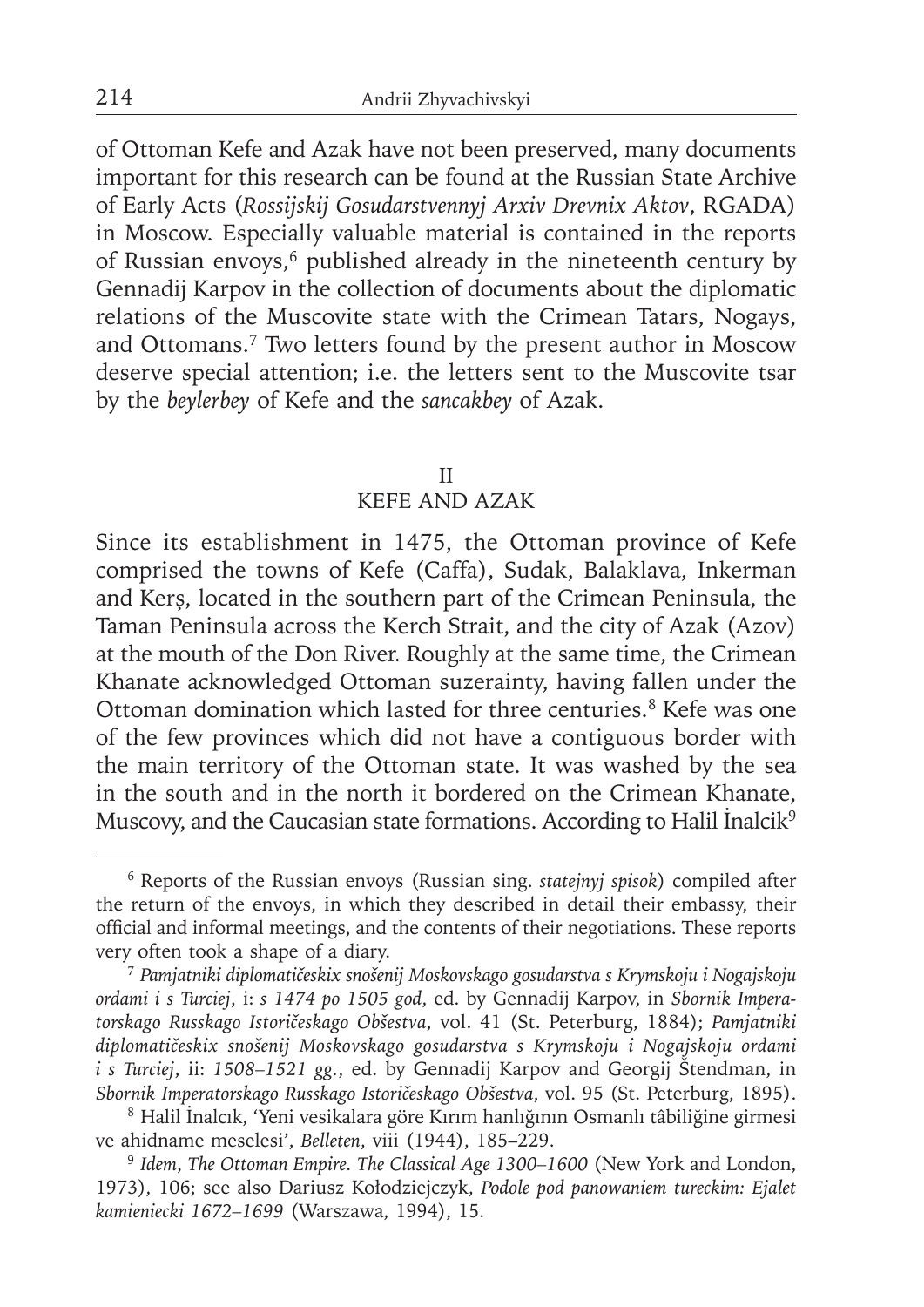the province (*sancak*) of Kefe was elevated to the status of *eyalet* in 1568, but the evidence on this point seems disputable. It is likely that only because of the importance of the Ottoman expedition to Astrakhan in 1569, and close relationships between its commander, the governor of Kefe Kasım Bey, and Grand Vizier Mehmed Sokollu, that the former was referred to as a *beylerbey* in the Ottoman chancery registers (*Mühimme Defterleri*). We may thus surmise that for a short time, during the campaign of Astrakhan, the governor of Kefe became a *beylerbey*, but the province did not automatically become a *beylerbeyilik* (an alternative term for *eyalet*). The successors of Kasım Bey to the post of the governor of Kefe were again titled *sancakbey*s, and one cannot be certain about the precise date when the province of Kefe finally became an *eyalet*.<sup>10</sup> In the long term, the

<sup>10</sup> According to Akgündüz, Kefe became an *eyalet* in 1580 – see Ahmed Akgündüz, *Osmanlı Kanunnameleri ve Hukuki Tahlılleri*, vi (Istanbul, 1993), 573. Yücel Öztürk observes that although Kefe first appeared in documents as an *eyalet* in 1568, in that period the province did not witness any major changes in its internal administration. Rather, the change in status was owed to the Ottoman military campaign against Astrakhan, which had to be led by someone higher in status than a *sancakbey*, especially given the fact that the Crimean khan Devlet Giray took part in the campaign as an Ottoman vassal cum ally. Thus the Grand Vizier Sokollu Mehmed Pasha appointed his confidant, the Circassian Kasım Bey. However, as observed by Öztürk and confirmed by archival evidence, in the years 1570–80 the sultan's orders recorded in the *Mühimme Defterleri* were again addressed merely to the "*bey* of Kefe" (*Kefe beğine*). The title of *bey* (i.e., *sancakbey*) can be still found in a document from 1583, addressed "to the former *bey* of Kefe who [also] at present is charged with the defence of Kefe, Mehmed Bey" (sabıka Kefe beyi olup bilfiil Kefe *muhafazasında olan Mehmed beğ'e*) – Istanbul, Ottoman Archives of the Prime Ministry (*Başbakanlık Osmanlı Arşivi*, [hereinafter: BOA]), Registers of Important Affairs (*Mühimme Defteri* [hereinafter: MD]), LXIV, *hüküm* 348 (21 March 1583). The rise in status of the province of Kefe was accompanied by a parallel rise in status of the fortress of Azak, whose governor was for the first time titled as *bey* (i.e., *sancakbey*) in 1570. However, it is not certain to which *eyalet* the newly-formed *sancak* of Azak belonged in the transitional years 1570–80. It was only during the military campaign against Iran (1578–90) that Kefe ultimately obtained the status of *eyalet* in the 1580s – see Yücel Öztürk, *Osmanlı Hakimiyetinde Kefe (1475–1600)* (Istanbul, 2014 [2000<sup>1</sup>]), 158-64 (esp. n. 67 and 84) and 178-9; for the first time Kefe was referred to as *eyalet* in 1568 – *ibidem*, 128–9 (esp. n. 396 and 398); see also the list of *sancakbey*s and *beylerbey*s of Kefe, prepared by Öztürk in *ibidem*, 198–203. In the 7th volume of *Mühimme Defterleri* we find *hüküms* to the governor of Kefe referred to as a *sancakbey* – BOA, MD, VII, *hüküm* 1605 (26 June 1568); BOA, MD, VII, *hüküm* 1738 (13 July 1568); BOA, MD, VII, *hüküm* 1749; BOA, MD, VII, *hüküm*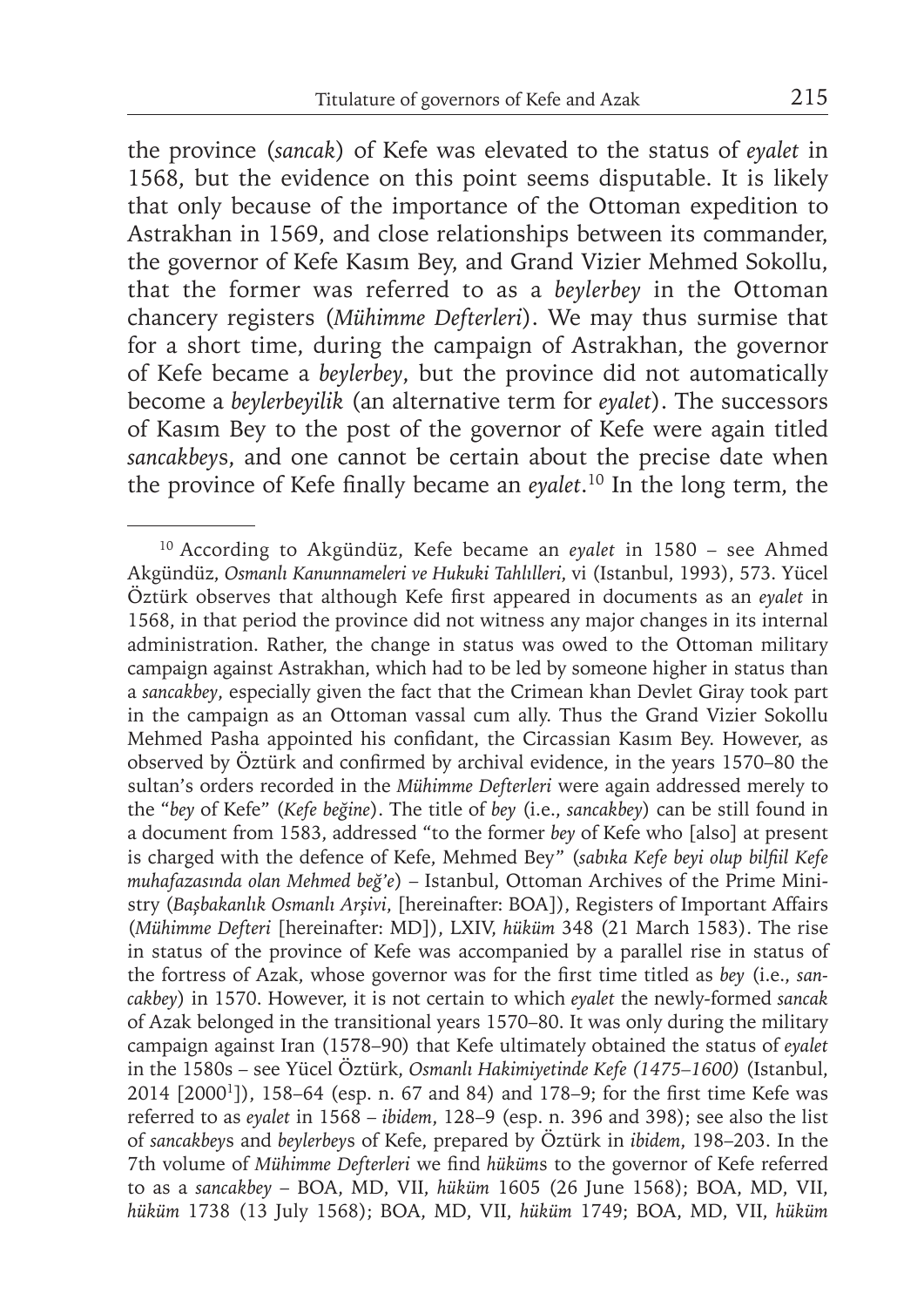province owed the elevation of its status to its key role in military campaigns against Muscovy and Iran, and to the personal importance

1833 (1 Aug. 1568); BOA, MD, VII, *hüküm* 1962 (18 Aug. 1568); BOA, MD, VII, *hüküm* 2254 (13 Oct. 1568), whereas three days later the same governor – Kasım Bey – was referred to as a *beylerbey* – BOA, MD, VII, *hüküm* 2280 (16 Oct. 1568) and BOA, MD, VII, *hüküm* 2324 (20 Oct. 1568). Tayyib Gökbilgin provides a translation of a letter of the governor of Kefe to the sultan, issued between mid-August and mid-September 1569 and today preserved in a copy in the Topkapı Palace Museum Archives, the heading of which refers to the governor as a *beylerbey* – *idem*, 'L'expédition ottomane contre Astrakhan en 1569', *Cahiers du monde russe et soviétique*, xi (1970), 121–2; see also the Russian translation of the article, in which the editors included a facsimile of the letter – *idem*, 'Osmanskij poxod na Astraxan' v 1569 g.', in Il'jas Mustakimov and Ajrat Sitdikov (eds.), *Vostočnaja Evropa Srednevekov'ja i rannego novogo vremeni glazami francuzskix issledovatelej* (Kazan', 2009), 171–3 and the facsimile on 403–4. Thereafter, during the service of successive governors of Kefe we again encounter the title *sancakbey* or *bey* – BOA, MD, IX, *hüküm* 14 (23 Feb. 1570); BOA, MD, X, *hüküm* 83 (18 June 1571), and even in 1581 the governor of Kefe was addressed as *bey* – BOA, MD, XLIV, *hüküm* 85 (16 April 1581). Only after 13 June 1582 were the governors of Kefe consistently addressed using the title of *Kefe beğlerbeğisi* – BOA, MD, XLIV, *hüküm* 144 (albeit cf. the document from 21 March 1583 quoted above). New and interesting information is provided in the article by Il'ja Zajcev, written on the basis of a *berat* of Sultan Murad III, dated 1590 (the article contains the Russian translation of the *berat* without a facsimile or a transcription of the text in the Ottoman language). Although the author refers to the governors of Kefe as *sancakbeys*, in his Russian translation of the *berat* one finds the phrase эмир уль-умера бейлербей Кафы, which reflects the Ottoman title emirü' *l-ümera'i' l-kiram Kefe beğlerbeğisi that figures in the original. Referring to this docu*ment, Zajcev claims that in the period under study the governors of Kefe were Circassians by origin and that in 1590, due to the request of the Crimean khan Ghazi Giray, the post of the *sancakbey* of Kefe was granted to a newly-converted Muslim Mehmed, who was Circassian by origin. According to Zajcev, Mehmed was appointed both the *sancakbey* of Kefe and the *emir* of Circassian lands – Il'ja Zajcev, 'Berat sultana Murada III na imja Mehmeda o naznačenii jego sandžakbejem Kafy i emirom Čerkesskix zemel (1590 g.). O proisxoždenii i xronologii naznačenij nekotoryx kafinskix sandžakbeev 1560-x-1590-x godov', in *Srednevekovyj Vostok: problemy istoriografi i i istočnikovedenija. Pamjati Geroja Sovetskogo Sojuza akademika Z. M. Bunijatova* (Baku, 2015), 72–86; I am very grateful to Prof. Il'ja Zajcev, who sent me an electronic copy of the original document of *berat* of sultan Murad III stored in the fonds of the Institute of Oriental Manuscripts of the Russian Academy of Sciences in Sankt Petersburg (*Institut Vostočnyx Rukopisej Rossijskoj Akademii Nauk*) – see Inventar' No. 276, T. 321. The ambiguity and confusion in the Ottoman documents should be kept in mind. In his book on the Ottoman provincial system Metin Kunt, a specialist in the history of Ottoman administration, includes an appendix with data on Ottoman provinces in the years 1578–88, based on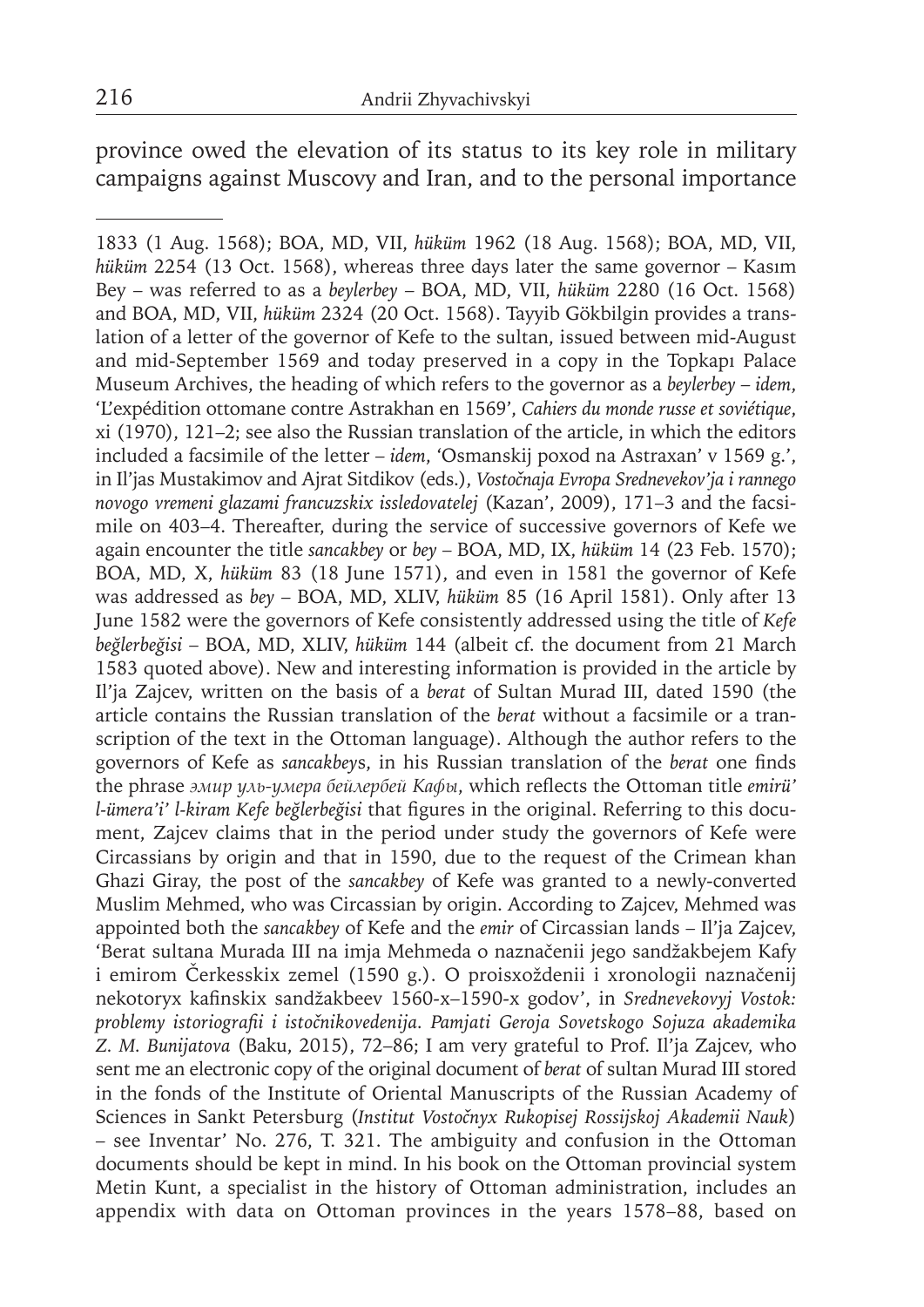and high rank of the Ottoman officials who were appointed the governors of Kefe.<sup>11</sup>

The province of Kefe played an important role in the Muscovite-Ottoman relations, in the relations between Istanbul and Bakhchisaray, and in the Ottoman military campaigns against Safavid Iran. Apart from playing a crucial role in the Porte's relations with Muscovy and Iran, the governor of the province was assigned an important mission to oversee the Crimea and control the Ottoman vassals – the khans from the Giray dynasty, who were descendants of Genghis Khan – by supplying information to Istanbul and following the instructions of the Ottoman central authorities. Kefe also played an important role in gathering information about the situation in Muscovy. At the end of the fifteenth century, Kefe became a seat of Ottoman princes, such as Şehzade Mehmed and then Şehzade Süleyman (the future sultan

<sup>11</sup> Following the incorporation of Kefe into the Ottoman Empire, the position of its governor was held by important people. According to İnalcik, Kefe was often the place of exile for viziers who lost the sultan's favour. For instance, in the years 1484–7 the governor of Kefe was Djezeri Kasım Pasha, who held the position of *nişanci* during the reign of Mehmed II, was confirmed in this position by Bayezid II, and became the second vizier in the divan in 1482. But because of the rivalry with the grand vizier he was sent to exile to Kefe – see Halil İnalcık, *Sources and Studies on the Ottoman Black Sea*, i: *The Customs Register of Caffa, 1487–1490* (Cambridge, MA, 1996), 3 and 101 (n. 56). Between 1489 and 1504 the governor of Kefe was Şehzade Mehmed (on the title *şehzade* see n. 12 below), and between 1509 and 1512 – Şehzade Süleyman. Yet in the years 1512–68 the position of governor of Kefe was no longer held by high ranked officials with the titles of pasha or vizier. However, after Grand Vizier Mehmed Sokollu appointed his confidant Kasım Bey as governor (some authors even refer to Kasım as paşa – see Muzaffer Ürekli, *Kırım Hanlığının Kuruluşu ve Osmanlı Himayesinde Yükselişi* [Ankara, 1989], 49; Gökbilgin, 'L'expédition ottomane', 119–21; *idem*, 'Osmanskij poxod', 168–71, 403), Kefe immediately rose to the status of *eyalet*. After 1582 the position of *beylerbey* of Kefe was held by Djafer Pasha, who later received the title of vizier, then by Ibrahim Pasha, and even by the tutor of the future sultan Mehmed III – Lala Ramazan Pasha. In my opinion, they ultimately granted Kefe the status of *eyalet*. With a few exceptions, in the last two decades of the sixteenth century the position of the governor of Kefe was held by statesmen distinguished by the title of *paşa*.

a contemporary Ottoman register, where we find Kefe listed twice as a sancak belonging to the *eyalet* of Rumelia, and another time as constituting a separate *eyalet*, with Azov listed as a *sancak* belonging to the province of Kefe (*tabi-i Kefe*), even though the latter is listed on the same page as constituting merely another *sancak*; cf. Metin Kunt, *Sancaktan Eyalete* (Istanbul, 1978), 151–2, 176.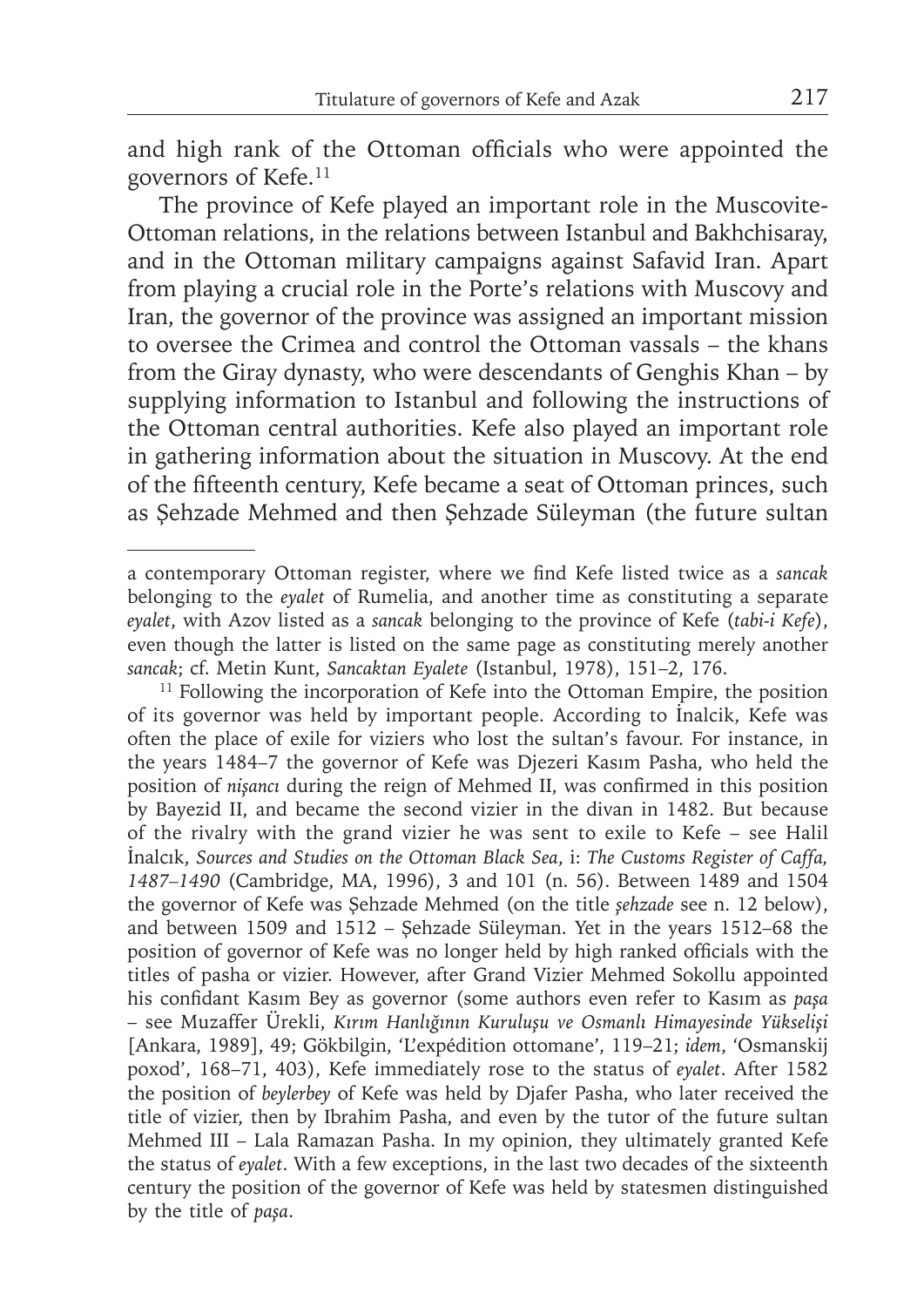Süleyman the Magnificent), who were appointed as its *sancakbeys*.<sup>12</sup> After all the first contacts between Muscovy and the Ottoman Empire were established in Kefe.13 The city also played an important role in the first direct military clash between the Ottomans and Muscovites: in 1569 the well-known expedition against Ejderhan (Astrakhan) was led by the governor of Kefe.

In addition to its political role, Kefe played an important economic role, as it was a major centre of the Muscovite-Ottoman trade. Merchants from Istanbul delivered ready-made wool fabrics to Kefe, including silk textiles from Bursa, which were in high demand in Muscovy and Poland. Among the goods that came from Muscovy and were in high demand in Istanbul and the sultan's palace were furs of squirrels, weasels, beavers, otters, foxes, hares, and especially sables.14 To summarize, in the second half of the fifteenth century Kefe not only became the most important point for Muscovite trade, but also an important point of communication for the countries situated on both sides of the Black Sea.15

Azak (Azov) was a Venetian colony (Tana) until 1475, and after the Ottoman conquest it enjoyed a special administrative status. Due to its strategic frontier position, it was "not like other provinces", as is explicitly expressed in a letter by its governor addressed in 1631 to the Muscovite ruler.16 Some scholars stress the role of Azov as a staging point for military forays into Muscovite territory.17 Yet at the same time Azak was an important trade centre for both the Ottomans and the Muscovites and a meeting place for official and non-official representatives of the two sides.<sup>18</sup> As an important frontier fortress,

18 Il'jas Mustakimov and Dmitrij Sen', 'Tri osmanskix dokumenta XVI v. o rannej istorii Donskix kozakov', in *Ukrajina v Central'no-Sxidnij Jevropi*, ix/x (2010), 309–11;

<sup>12</sup> Öztürk, *Osmanlı Hakimiyetinde Kefe*, 196–7. The title *şehzade* denoted an Ottoman prince, the son of the ruling sultan. In the literature it is also used in reference to Süleyman, even though when he held the post of the governor of Kefe, his father – Selim – was not yet a sultan.

<sup>13</sup> Smirnov, *Rossija i Turcija*, i, 44, 68–72.

<sup>14</sup> Marian Małowist, *Kaffa – kolonia genueńska na Krymie i problem wschodni w latach 1453–1475* (Warszawa, 1947), 65.

<sup>15</sup> Vladimir Syroečkovskij, 'Puti i uslovija snošenij Moskvy s Krymom na rubeže XVI veka', *Izvestija Akademii Nauk SSSR*, Ser. 7: *Otdelenie obščestvennyx nauk*, iii (1932), 197.

<sup>16</sup>*Zira bu Azak bir serhad yeridir ve gayrı vilayetler gibi değildür*; RGADA, f. 89 'Snošenija Rossii s Turciej', op. 2, no. 5.

<sup>17</sup> Nikolaj Mininkov, *Donskoje kazačestvo v epohu pozdnego srednevekovja (do 1671 g.)* (Rostov-na-Donu, 1998), 349; see also Smirnov, *Rossija i Turcija*, i, 69–9, esp. 86–7.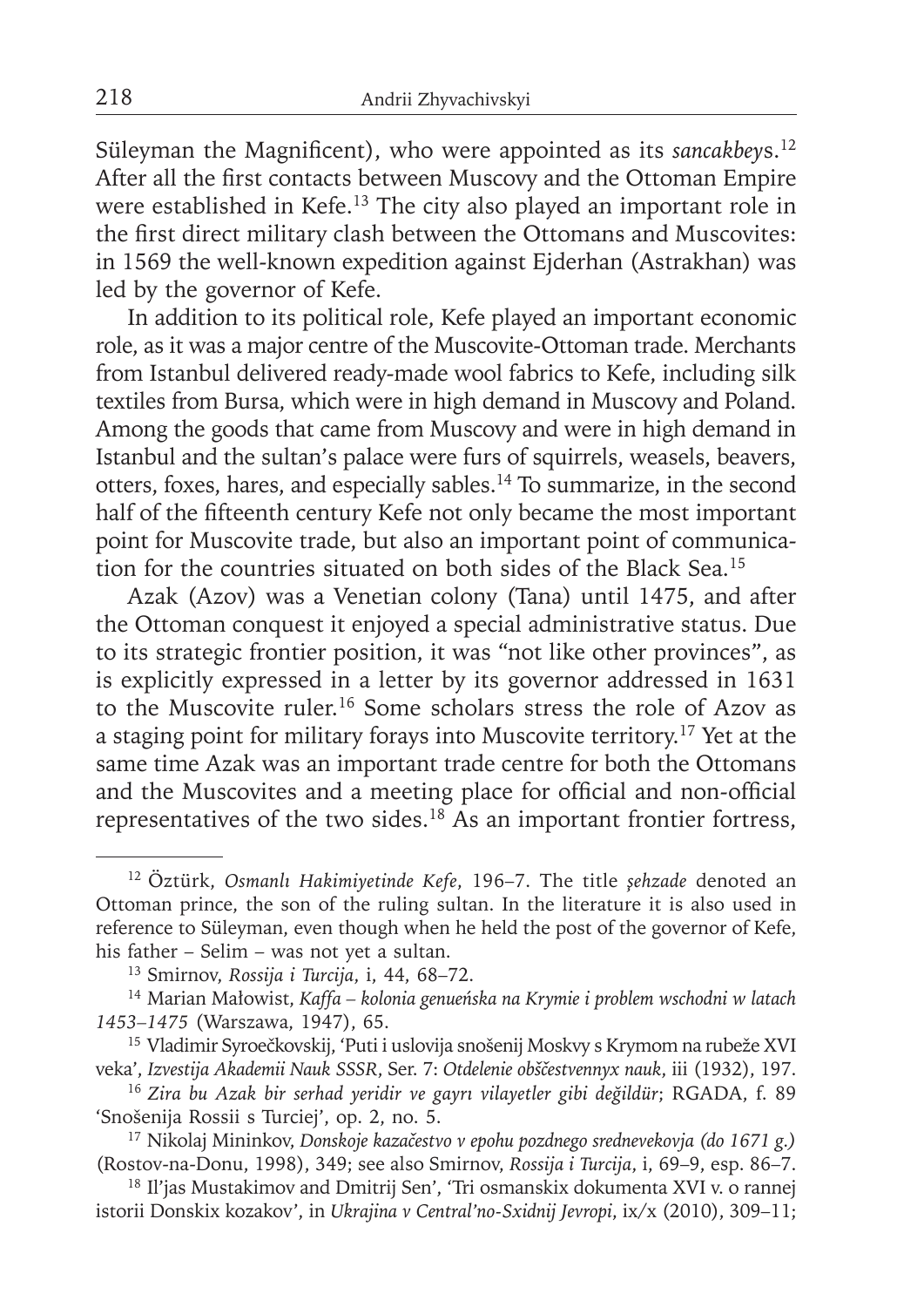Azak was also a transit point for Muscovite envoys and merchants on their way to Istanbul. Although it belonged to the province of Kefe, at the same time it enjoyed a special status because of its particular importance. According to Alan Fisher, "Azov was administered by a *pasha* or *sanjak bey* of vezirial rank (entitled to display three horsetails on his standard)".19 However, according to the sources used by the present author one can speak about 'the pasha of Azov' starting only from the seventeenth century. In the early sixteenth century, in the letters dispatched from Moscow to Azak, the commander-in-chief of its fortress was referred to as *burhan* or *dizdar*. 20 The governor of Azak was subordinated to the Kefe governor, although orders from the capital came directly to him or to other local officials such as the

*iidem*, 'Azov i Donskije kozaki po osmanskim dokumentam 1560–1570-x gg.', *Vestnik Tanaisa*, iii (2012), 174.

<sup>&</sup>lt;sup>19</sup> Fisher, 'Azov', 163. The title of pasha was associated with the right to display two horsetails, and the title of vizier was associated with the right to display three horsetails. In the 'classical' period, the title of pasha (*paşa*) was usually granted to *beylerbey*s, while the title of vizier (*vezir*) was reserved to those who joined the imperial council (*divan-i hümayun*). Yet at the end of the seventeenth century, and especially in the eighteenth century, one observes a certain inflation in titulature, hence the title of pasha was often awarded to important and considerable *sancakbey*s (like the *sancakbey* of Hotin), while many *beylerbey*s were distinguished by the title of vizier; oral communication of Dariusz Kołodziejczyk; see also *idem*, *Podole*, 13–14.

<sup>20</sup>*А се грамота съ Назаромъ къ Бургану азовскому* (Dec. 1515) – *Pamjatniki diplomatičeskix snošenij*, ii, 233–4; *А се такова послана грамота съ Митею въ Азовъ къ бургану* (April 1517) – *ibidem*, 431; *брата и друга нашого Салимшагъ-салтанову слузѣ диздерь-бургану-Азовскому* (March 1519) – *ibidem*, 628–9; *Брата и друга нашого Салимшагъ-салтанову слузѣ Диздер-бургану Азовскому* (21 Feb. 1521) – *ibidem*, 676; *А се грамота послана въ Азовъ къ Бургану … Сюлемень салтанову слузѣ Бурганъ агѣ Диздерю азовскому – ibidem*, 702–3. The Ottoman title *dizdar* ('warden') referred to a castle commander ranked lower than a *sancakbey*. *Burhan* might have referred to the proper name of the Azak commander of the time, especially since in one of the letters quoted above he is referred to as Burhan Agha (for the proper name Burhan, cf. Mária Ivanics and Mirkasym Usmanov, *Das Buch der Dschingis-Legende (*Däftär-i Čingiz-nāmä*)*, i: *Vorwort, Einführung, Transkription, Wörterbuch, Faksimiles* [Szeged, 2002], 32, 136). Yet one cannot exclude that this term had denoted a local commander, but went into disuse in the later period. Literally meaning 'proof' or 'sign', the term *burhan* is explained in Meninski's dictionary as synonymous with *sultan*, also *dominus*, *princeps*, *coryphaeus*; see Franciscus à Mesgnien Meninski, *Thesaurus Linguarum Orientalium Turcicae-Arabicae-Persicae. Lexicon Turcico-Arabico-Persicum* (Istanbul, 2000 [reprint]), i, col. 798.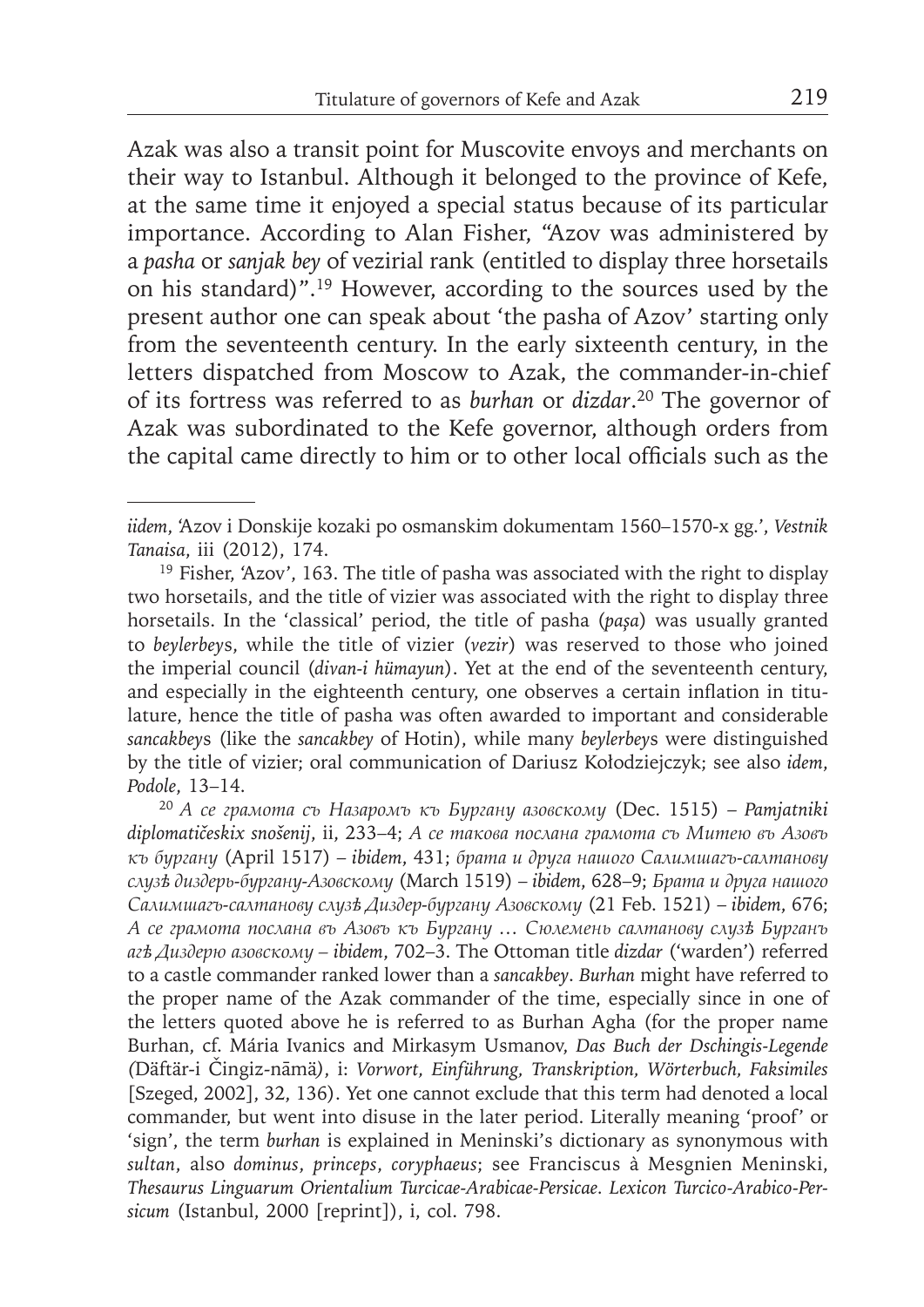*kadi*. 21 It should be noted that it remains unknown and disputable when exactly the Azak district became a *sancak*. 22 In addition, the grand duke of Muscovy maintained direct relations not only with the governor of Kefe, but also with the lower ranked *sancakbey* of Azak. Azak also

22 There is no clear date when Kefe was transformed from a *sancak* into an *eyalet* (cf. n. 10 above), nor when Azak was granted the status of *sancak* – either after Kefe had become an *eyalet* or earlier. Öztürk believes that Azak became a *sancak* after Kefe was elevated to the status of *eyalet* in 1568 – Öztürk, *Osmanlı Hakimiyetinde Kefe*, 160–1, 164, 203. He also believes that after Kefe returned to the status of *sancak*, Azak retained the newly gained rank after the Astrakhan campaign and became a part of the province of Kefe when the latter was finally transformed into *eyalet* during the Shirvan campaign of 1582; *ibidem*, 179. Mustakimov and Sen' believe that Azak became a *sancak* already in 1552 or 1553 (cf. *iidem*, 'Tri osmanskix dokumenta', 312 and 324 [n. 62]; *iidem*, 'Azov i Donskije kozaki', 173), relying on an earlier study by Ekaterina Kuševa (*eadem*, *Narody Severnogo Kavkaza i ix svjazi s Rossiej, vtoraja polovina XVI – 30-e gody XVII veka* [Moskva, 1963], 203), who in turn based her dating on a contemporary statement by a Venetian bailo, Domenico Trevisano. Indeed, in his relation, submitted to the Venetian Senate at the end of 1554, Trevisano reported: *All'obedienza delli detti beilerbei sono sangiacchi; ma taluni sono con particolare giurisdizione, come quello di Caffa, creato già molt'anni, e quello detto della Tana, eletto già due anni, con stipendio di ducati venti mila all'anno e con persone cinquecento nella sua obbedienza*; see Eugenio Alberi (ed.), *Relazioni degli ambasciatori veneti al Senato*, Ser. 3, i (Firenze, 1840), 124–5. However, the Ottoman archival material analyzed by Mustakimov and Sen' does not confirm the existence of a *sancak* of Azak prior to 1568. The authors observe with confusion that, when in 1565 (the date of two documents invoked in their article) the Cossacks raided Azak, it was the *sancakbey* of Kefe and not of Azak who defeated their attack. They suppose that probably in 1565 Azak was still directly subordinate to the governor of Kefe, whereas in 1576 (the date of two other documents referred to in their article) it already had its own *sancakbey* – *iidem*, 'Azov i Donskije kozaki', 177–8. In yet another article Mustakimov proves that although Azak was directly subordinated to the Ottoman Empire, during the reign of Devlet Giray (1551–77) the sultan largely left the local matters to the Crimean khan and in 1552 the latter was explicitly ordered to defend and secure Azak on land - Il'jas Mustakimov, 'Azov v krymsko--osmanskix otnošenijax perioda pravlenija xana Devlet-Gireja I (po osmanskim dokumentam)', in *Arxivy i arxivnoje delo na Juge Rossii: istorija, sovremennost', perspektivy razvitija. Materialy vserossiskoj naučnoj konferencii (g. Rostov-na-Donu, 16–17 oktjabrja 2015 g.)* (Rostov-na-Donu, 2015), 5–8. The issue of the *sancak* of Azak needs further investigation. The available Ottoman documents suggest that the *sancak* of Azak was formed in the years 1568–70, however, there is no clear evidence to which *eyalet* it belonged until 1582. In any case, from 1570 to the formation of the *eyalet* of Kefe in 1582 there co-existed the *sancak* of Kefe and the *sancak* of Azak – BOA, MD, XLII, *hüküm* no. 368 (*Kefe ve Azak sancakların beğlerine*).

<sup>21</sup> See *hüküm*s nos. 40, 41 and 42 in Yusuf Sarınay (ed.), *83 Numaralı Mühimme Defteri (1036–1037/1626–1628)* (Ankara, 2001).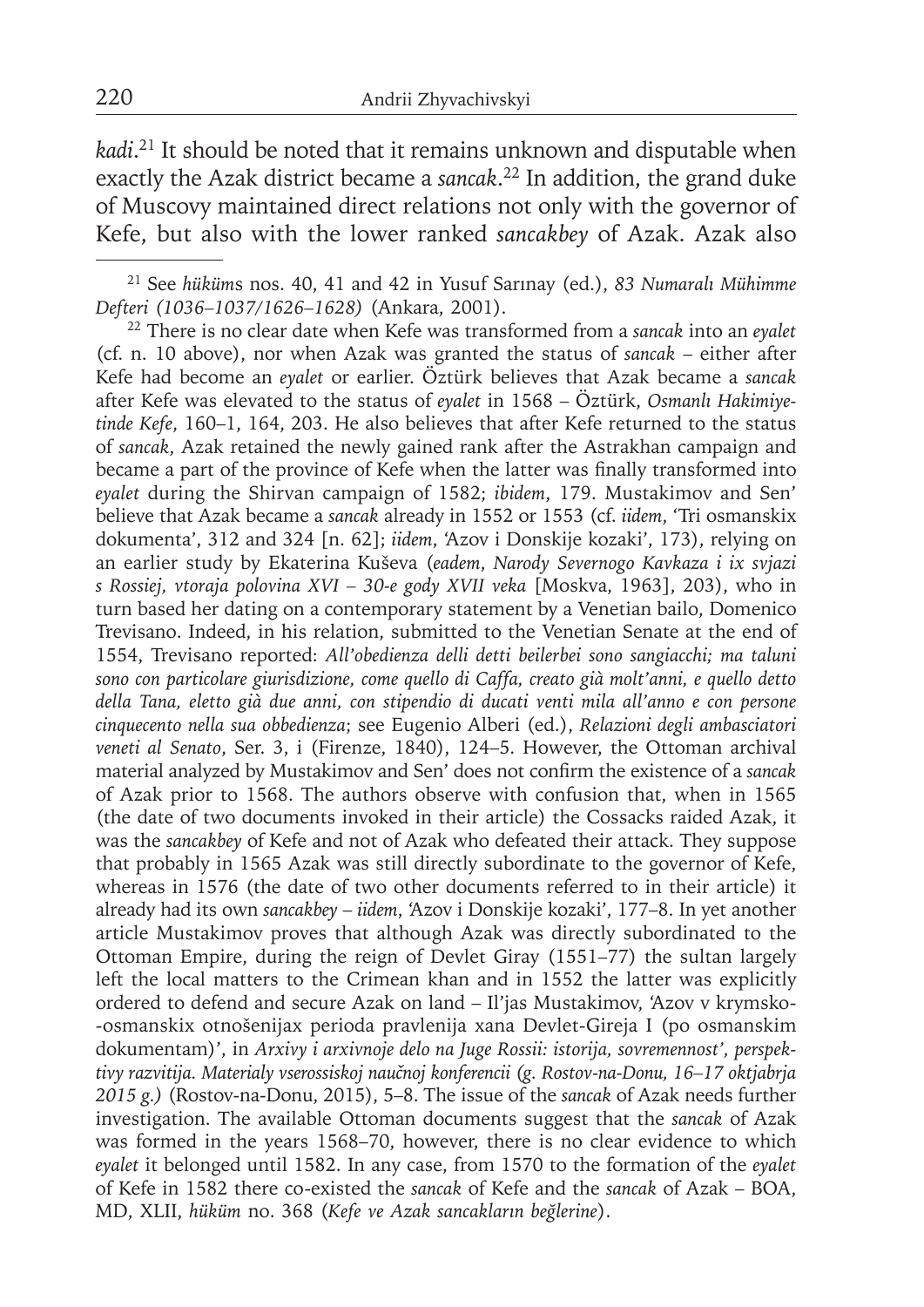played an important role in deterring attacks by the Don Cossacks, who used to set out from the mouth of the Don River in order to raid Ottoman Black Sea ports.

The province governor of Kefe and the district governor of Azak played the role of the 'ears and eyes' of the sultan with respect to Muscovy. Their duty was to meet the Muscovite envoys who were sent from Moscow to Istanbul, providing them with food and protection before sending them by ship to Istanbul, as well as assisting them on their return trip. Similar services were provided to Ottoman envoys travelling from Istanbul to Moscow. The district of Azak also had a special task in defending the Ottoman territory from the raids of the Don Cossacks. Often the governor of Azak attacked the Cossack villages.23 On the other hand, the governors of Kefe and Azak were used by the Muscovite government as a source of information about the situation in the Ottoman state. Referred to as *prijateli*, 24 they were expected to prevent attacks on Muscovite lands and inform and warn of possible dangers. For such kind of service the Ottoman governors received traditional and generous gifts called *podarki*. 25 Moscow had its agents in Azak and Kefe, who were constantly reporting about the situation in the Crimea and in the Ottoman Empire.26 In order to secure the continuous flow of information, the Muscovite government maintained two or three border *stanicas<sup>27</sup>* consisting of five people each.<sup>28</sup>

<sup>23</sup> Smirnov, *Rossija i Turcija*, i, 33.

<sup>&</sup>lt;sup>24</sup> Prijateli<sup> ('friends') – a semi-official term used in the Muscovite chancery</sup> language to denote foreign officials who were regularly sent gifts in return for information that they delivered to Moscow. It corresponded with the term *amijat*, which was in use in the Muscovite-Crimean relations and referred to the 'protectors' of the tsar's interests at the khan's court; cf. Aleksej Novosel'skij, *Bor'ba Moskovskogo gosudarstva s Tatarami v pervoj polovine XVII veka* (Moskva and Leningrad, 1948), 19, n. 33; Aleksandr Vinogradov, 'Rod Suleša vo vnešnej politike Krymskogo xanstva vtoroj poloviny XVI v.', in *Turkologičeskij sbornik. 2005. Tjurkskie narody Rossii i Velikoj stepi* (Moskva, 2006), 26–73; on the etymology of the term *amijat* from the Turkish term *hami* ('protector'), see Dariusz Kołodziejczyk, *The Crimean Khanate and Poland-Lithuania. International Diplomacy on the European Periphery (15th–18th Century). A Study of Peace Treaties Followed by Annotated Documents* (Leiden, 2011), 823, n. 2.

<sup>&</sup>lt;sup>25</sup> Podarki – gifts which were given to Ottoman authorities by the Muscovites, actually a kind of bribe. Also see: Smirnov, *Rossija i Turcija*, i, 34, 76.

<sup>26</sup> Öztürk, *Osmanlı Hakimiyetinde Kefe*, 98; Smirnov, *Rossija i Turcija*, i, 81.

<sup>27</sup>*Stanica* – literally a Cossack outpost cum village, yet in the given context the term refers to a small cavalry unit.

<sup>28</sup> Smirnov, *Rossija i Turcija*, i, 84.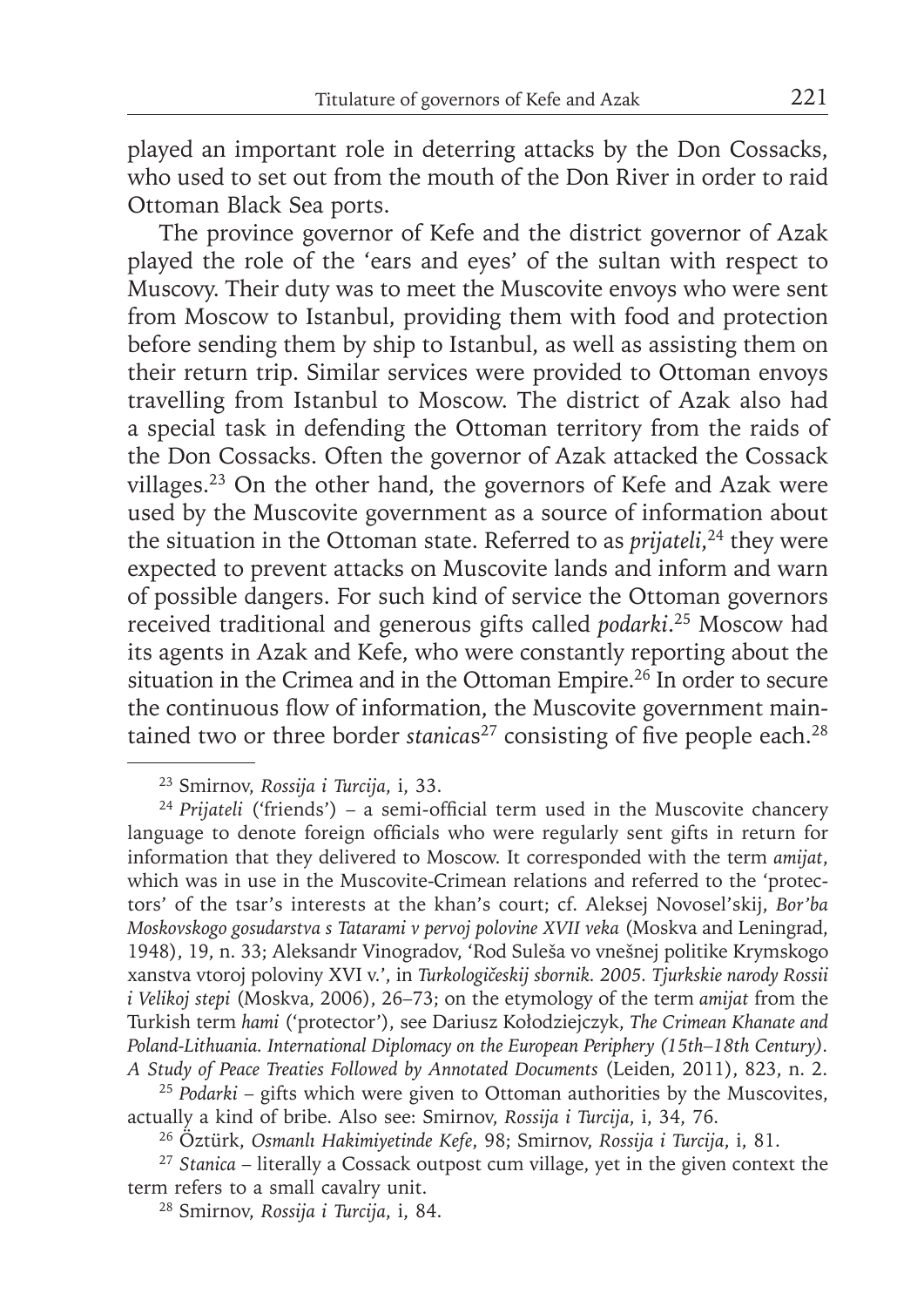#### III

# RELATIONS BETWEEN MOSCOW AND THE AUTHORITIES OF KEFE AND AZAK

As has been mentioned above, diplomatic relations between Istanbul and Moscow were established in the late fifteenth century. In 1492, a letter from the grand duke of Moscow Ivan III, addressed to Sultan Bayezid II, requested safety for Muscovite merchants in Kefe and Azak, where they had been subject to violence.<sup>29</sup> This intervention certainly contributed towards establishing direct relationships between Moscow and the local Kefe provincial authorities. The first Muscovite letter preserved in a copy in the Russian archives that is addressed to the *sancakbey* of Kefe is dated in 1496 and was sent along with Ivan III's envoy to Istanbul, Mixail Pleščeev, who on his way to the Ottoman capital had to pass through Kefe.30 At that time, probably from 1489 to 1504 the governor of Kefe was the son of Bayezid II, Sehzade Mehmed.<sup>31</sup> In 1499, another letter was sent to Ivan III directly from the "sultan of Kefe" (*Кафинский султан*) as the Muscovites referred to the governor of Kefe.32 This correspondence proves that, although generally it was a prerogative of the sultan and the grand vizier to conduct relations with foreign rulers, there were some exceptions. Another well known exception to this rule was the correspondence of the governors of Ottoman frontier districts in Hungary, especially the *beylerbeys* of Budin (Buda), with Habsburg officials, including the Habsburg emperor.<sup>33</sup>

It should be noted that when diplomatic relations between Moscow and Kefe were first established, the governor of the province was the son of sultan Bayezid II – Şehzade Mehmed, $34$  and the next governor was the grandson of sultan Bayezid II and the son of Selim I – Şehzade Süleyman.35

<sup>32</sup>*Pamjatniki diplomatičeskix snošenij*, i, 283.

<sup>29</sup>*Pamjatniki diplomatičeskix snošenij*, i, 155; Smirnov, *Rossija i Turcija*, i, 68–9.

<sup>30</sup>*Pamjatniki diplomatičeskix snošenij*, i, 232–3.

<sup>31</sup> Öztürk, *Osmanlı Hakimiyetinde Kefe*, 196.

<sup>33</sup> Cf. n. 3 above.

<sup>34</sup> Probably in the years 1489–1504 – Öztürk, *Osmanlı Hakimiyetinde Kefe*, 196–7; see also İnalcık, *The Customs Register of Caffa*, 3, n. 1.

<sup>35</sup> In the years 1509–12 – Öztürk, *Osmanlı Hakimiyetinde Kefe*, 197; see also Ayşe Pul, 'Kefe sancağı'nın I. Selim'in taht mücadelesinde oynadığı role dair bazı değerlendirmeler', *Uluslararası Sosyal Araştırmalar Dergisi*, vi, 27 (2013), 471–2; *İslam Ansiklopedisi*, xi (Istanbul, 1979), 100.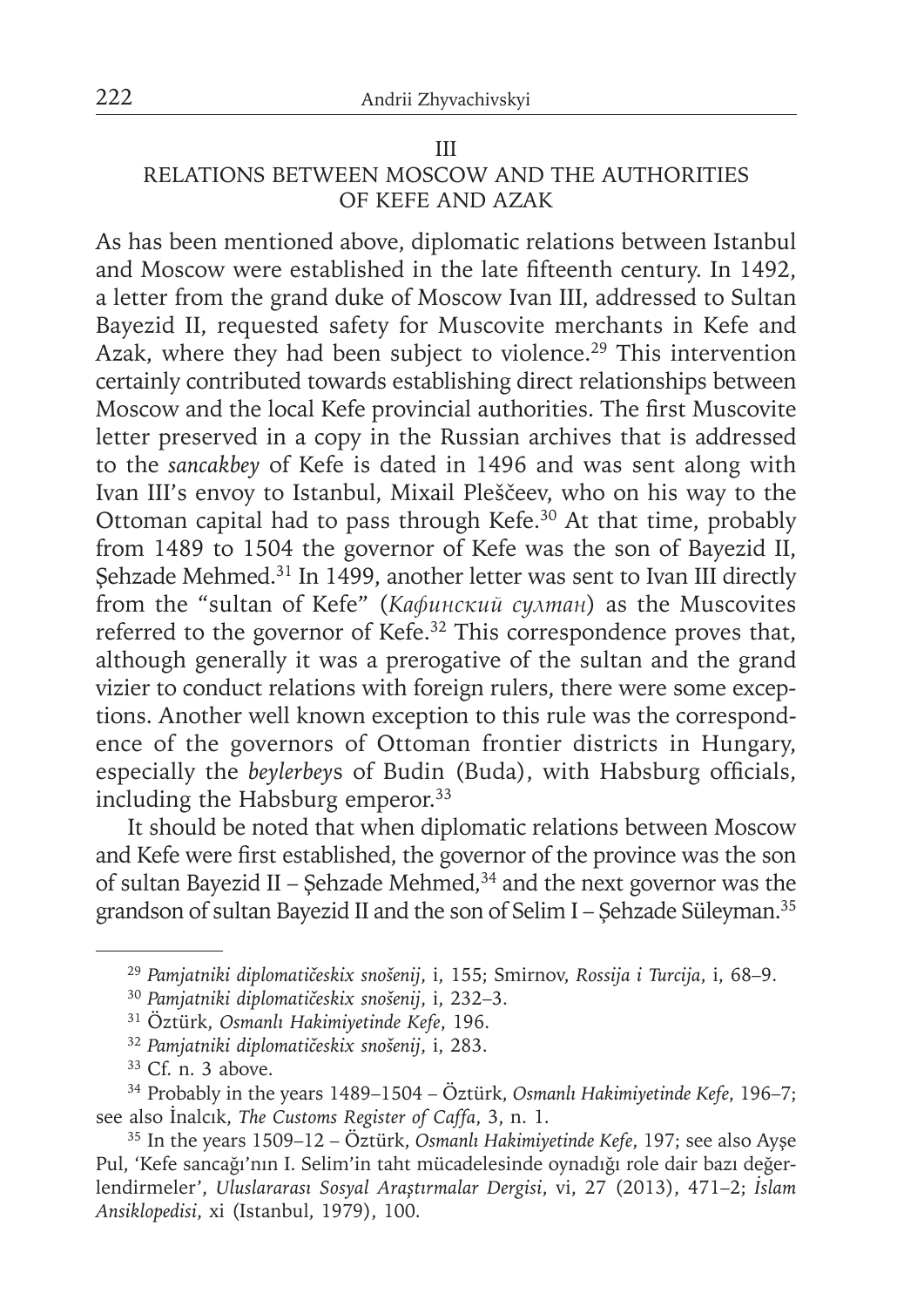The royal descent of both these personages helps explain the establishment of direct correspondence between Moscow and the Kefe province, even though we lack evidence that the correspondence initiated between Moscow and Prince Mehmed was continued during the governorship of Prince Süleyman (it is surprising that almost no reports by Muscovite envoys from Kefe or from the Crimean Khanate have been preserved concerning the revolt of Şehzade Selim – the future sultan Selim I – against his father Bayezid II in the years 1510–12, his arrival in Kefe or the role of local support in the Crimea in his ascension to the throne).36 The correspondence increased in volume after Şehzade Süleyman left Kefe and moved to Manisa, while the province was ruled by the sultan's slave, referred to in the Moscovian letters as *knjaz'* ('prince'). The ruler of Muscovy corresponded not only with the governor of Kefe but also with other provincial officials of the Kefe province, such as the commander of Azak or its *kadi*. For example, more than ten letters were sent to the aforementioned Ottoman authorities from Moscow in the period between 1515 and 1521. From the reports of Muscovite envoys it can be learned that Moscow generously endowed and gave bribes to the governor of Kefe and other officials of the Kefe province.<sup>37</sup> The reports of Muscovite agents from Azak<sup>38</sup> have been preserved in the Russian archives along with copies of the letters sent to Moscow by the Ottoman central and provincial authorities.

In their letters to Moscow, the officials of Kefe and Azak informed the Muscovite ruler about the situation in the Crimea and in the Ottoman state, and complained about attacks of Don Cossacks. Sometimes they gave some strategic information on the military activities of the khan or the sultan, and certainly they did so on their own initiative rather than on the order of the central imperial authorities.39 In 1521, the *sancakbey* of Kefe, Mehmed, wrote in his letter to Moscow that: "at present our lord [i.e., Sultan Süleyman] is in his land and in his reign, and he wants to go to the Lithuanian

<sup>36</sup> For more on these events, see Vasilij Smirnov, *Krymskoe xanstvo pod verxovenstvom Ottomanskoj porty do načala XVIII veka* (St. Peterburg, 1887), 286–8; Oleksa Hajvoronskyj, *Poveliteli dvux materikov*, i: *Krymskije xany XV–XVI stoletij i bor'ba za nasledstvo Velikoj Ordy* (Kiev and Bakhchisaray, 2007), 94–6.

<sup>37</sup> Smirnov, *Rossija i Turcija*, i, 33, 81–2.

<sup>38</sup>*Ibidem*, 82.

<sup>39</sup> *Ibidem*, 81.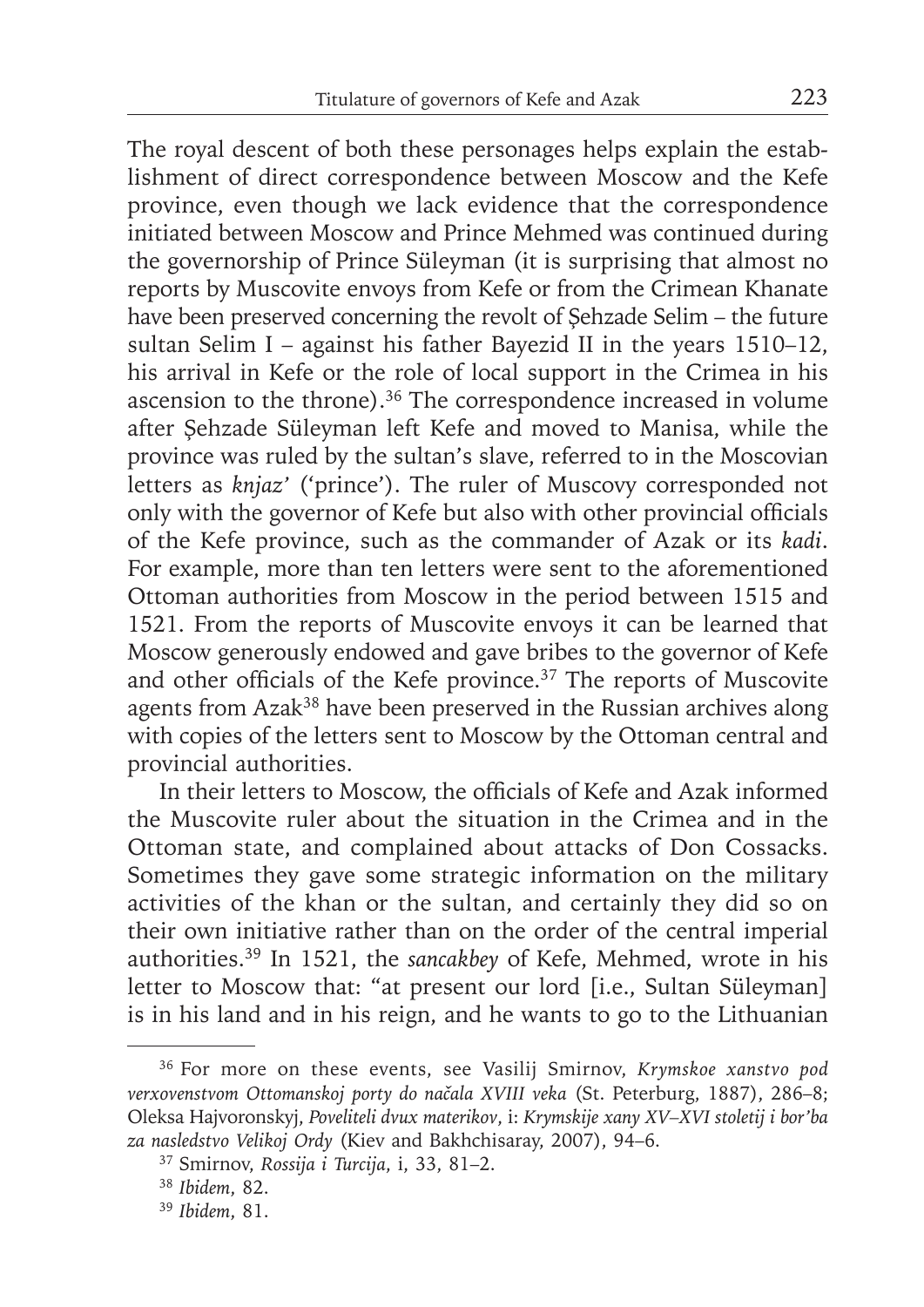land",<sup>40</sup> while his servant Mustafa warned about war preparations by the Crimean khan aimed at attacking the Muscovite lands: "The Crimean tsar<sup>41</sup> has mounted his horse and wanted to attack you."<sup>42</sup> In return for such important information, Ottoman officials usually asked the Muscovites for presents.43

#### IV

# TITULATURE IN THE LETTERS OF OTTOMAN OFFICIALS TO THE MUSCOVITE RULER

The Ottoman Archives of the Prime Ministry (*Başbakanlık Osmanlı Arşivi*, BOA) in Istanbul contain probably the largest collection of Ottoman-era documents. Most of these are documents provided by the central authorities, such as copies of decrees and orders of the sultans and grand viziers, records of revenues and expenditures, copies of foreign correspondence, etc. However, it is almost impossible to find letters from provincial governors or other provincial officials there. Likewise, the researchers of Ottoman history are faced with an almost total absence of provincial archives, except for those few which were seized by the enemies of the Ottoman Empire and have been preserved as spoils.<sup>44</sup>

<sup>40</sup>*… и государ нашъ нынѣ въ своїй землѣ на своемъ государствѣ, а хочет итти на литовскую землю* (Грамота санчагова) – *Pamjatniki diplomatičeskix snošenij*, ii, 681. In fact, in 1521 Sultan Süleyman invaded Hungary and conquered the fortress of Belgrade.

<sup>41</sup> The Muscovite chancery used the term 'tsar' (Rus. *царь*) when addressing the khans of the Golden Horde and the rulers of its successor states – the Crimean, Astrakhan and Kazan khanates, hence in the given context the titles 'tsar' (Rus. *царь*) and 'khan' (Rus. *хан*) were equivalent. See also Halil İnalcık, 'Power relationships between Russia, the Crimea, and the Ottoman Empire as Reflected in Titulature', in *idem*, *The Middle East and the Balkans under the Ottoman Empire: Essays in Economy and Society* (Bloomington, 1993; orig. publ. 1986), 371.

<sup>42</sup>*Да Крымской царь на конь всѣлъ, на тебя на самого хотѣлъ итти и многую свою рать собиралъ* – *Pamjatniki diplomatičeskix snošenij*, ii, 681.

<sup>43</sup>*Молю государствіе твое о единой шубѣ черныхъ лисицъ на поминокъ, а мы государства ради твоего хотимъ и найпаче тружатися* (Грамота Бурганова) – *ibidem*, 682.

<sup>44</sup> For instance, the Turkish collection in Karlsruhe contained the archive of Osman Pasha (who held the position of the governor of Anatolia and Egypt), which had been captured probably in 1684, but it was burned down in the allied bombing during the Second World War. For its description, see Franz Babinger (ed.), *Das*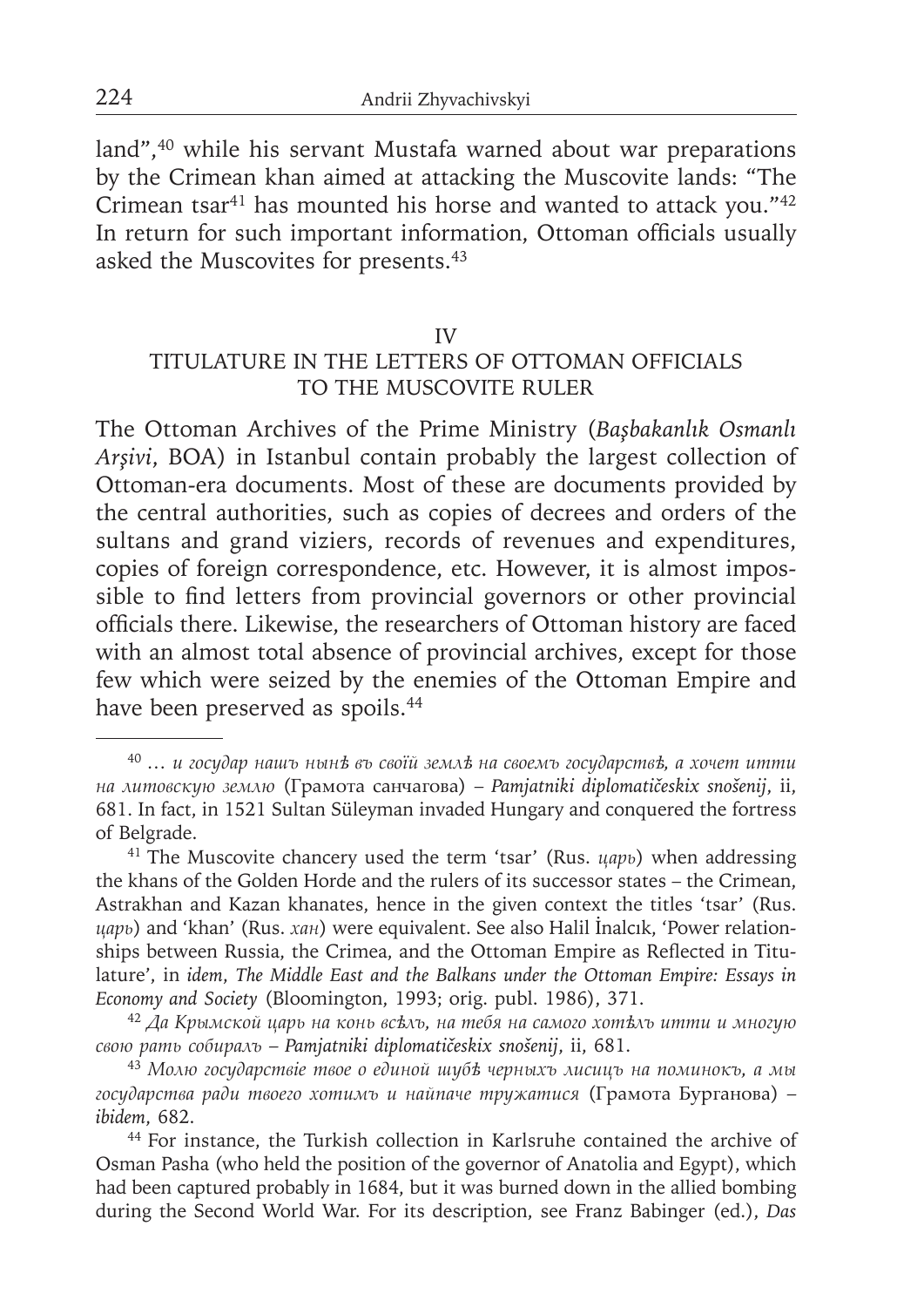While the question why Ottoman provincial archives have not been preserved certainly merits an in-depth investigation, a historian of Ottoman Kefe is faced with a lucky chance, as several letters sent by the governors of Kefe and Azak are today extant in Moscow.45 They usually contain information and reports about the attacks of the Don Cossacks, the departure or arrival of envoys, and some details concerning trade relations. These documents are mostly preserved in Russian translations, but the present author managed to stumble upon two original letters dated 1631 and 1635, written by the *sancakbey* of Azak Mustafa Bey<sup>46</sup> and the *beylerbey* of Kefe Ibrahim Pasha,<sup>47</sup> respectively. This article aims to analyze the titles by which the Ottoman provincial authorities addressed a foreign ruler, in our case the Russian tsar.

The Muscovite grand dukes (and later tsars) treated the titles by which they were addressed with an almost fanatic scrupulousness. Marc Szeftel thoroughly described the evolution of the titles of the ruler of Muscovy.48 Sometimes Muscovite envoys could stay more than a year in Istanbul just because they could not find an agreement on the tsar's titles in their dealing with Ottoman officials.<sup>49</sup> Halil Inalcik studied the development and changes of titles used in the relations between the Ottomans, Muscovites, and Crimean Tatars,<sup>50</sup> and another important article by Dariusz Kołodziejczyk deals with the use of titles by the sultans to denote themselves and other rulers.<sup>51</sup> The titles used

45 Smirnov, *Rossija i Turcija*, i, 41.

- 46 RGADA, f. 89 'Snošenija Rossii s Turciej', op. 2, no. 5.
- 47 RGADA, f. 89 'Snošenija Rossii s Turciej', op. 2, no. 16.
- 48 Marc Szeftel, 'The title of the Muscovite monarch up to the end of the seventeenth century', *Canadian-American Slavic Studies*, xiii, 1–2 (1979), 59–81.

49 Smirnov, *Rossija i Turcija*, i, 35.

50 Halil İnalcık, 'Power relationships', 369–411.

51 Dariusz Kołodziejczyk, 'Khan, caliph, tsar and imperator: the multiple identities of the Ottoman sultan', in Peter Bang and Dariusz Kołodziejczyk (eds.),

*Archiv des Bosniaken Osman Pascha. Nach den Beständen der Badischen Landesbibliothek zu Karslruhe* (Berlin, 1931), and Hans Georg Majer, 'Verlorene Urkunden und Briefe aus der "Türckischen Kammer"', in *Badisches Landesmuseum Karlsruhe. Die Karlsruher Türkenbeute. Die 'Türckische Kammer' des Markgrafen Ludwig Wilhelm von Baden-Baden. Die 'Türckischen Curiositaeten' der Markgrafen von Baden-Durlach* (München, 1991), 356–62. Another Ottoman provincial archive preserved until the present-day belonged to the governor of Hotin Ilyas Kolchak Pasha, and was captured by the Russian army in 1739. Today it is held in Moscow; see Dariusz Kołodziejczyk, *Zaproszenie do osmanistyki. Typologia i charakterystyka źródeł muzułmańskich sąsiadów dawnej Rzeczypospolitej: Imperium Osmańskiego i Chanatu Krymskiego* (Warszawa, 2013), 31–2.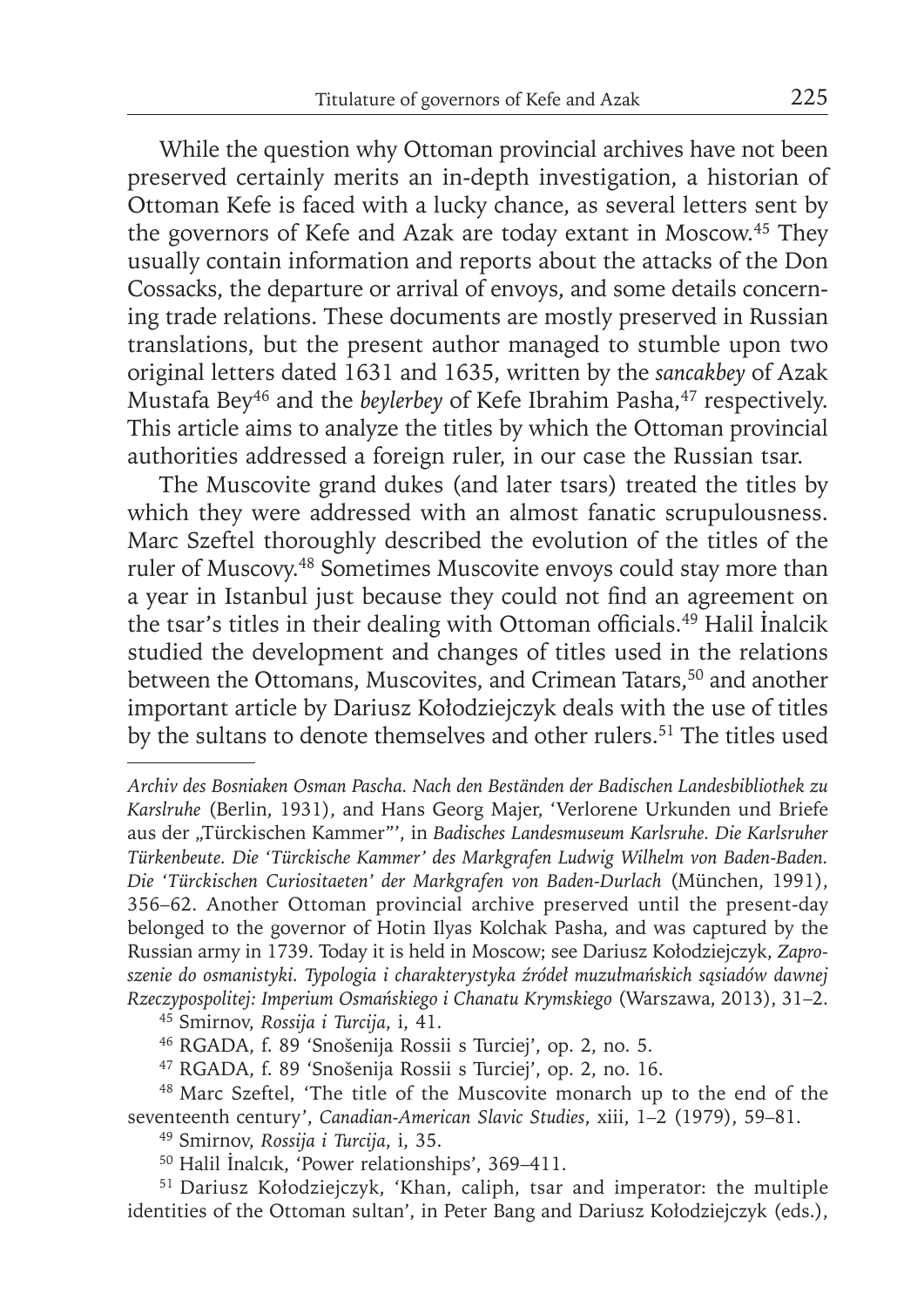in the relations between the Habsburgs and the Ottomans have been investigated by Markus Köhbach.<sup>52</sup>

In general, when addressing a Christian ruler the sultan used the standard honorific title: *iftiharu* (or kidvatu or umdatu)'l-ümera'i'l-izami *'l-'iseviye* (or *'l-umera'i'l-milleti'l-mesihiye*)*.* 53 According to the Ottoman tradition, all Christian rulers were seen as troop leaders equal to Ottoman provincial governors – *beylerbey*s or *sancakbey*s.54 In regard to the slaves of the sultan, who were the chiefs of Ottoman provinces, the central government also used such titles as *iftiharu'l-ümera'i'l-kiram*, 55 so in the Ottoman mind the native terms with which the foreign rulers titled themselves were of secondary importance.<sup>56</sup> Even the Latin term *imperator*, with which the Ottoman sultans titled themselves in their Latin documents issued in the fifteenth century, had lost its prestigious character to the Ottomans since the time when the Porte ceased to issue Latin-script documents. Thereafter its application in relation to a foreign monarch did not infringe the unique prestige of the Ottoman sultan, as he no longer titled himself with this title.<sup>57</sup> The one title that could only be applied to the Ottoman sultan was *padişah-i 'alempenah*. 58 According to İnalcık, the term *padişah* alone could also be used for Christian monarchs, whereas the titles *sultan59* and *khalife* (caliph)<sup>60</sup> were exclusively linked to the Islamic polity and were

*Universal Empire. A Comparative Approach to Imperial Culture and Representation in Eurasian History* (Cambridge, 2012), 175–93.

52 Markus Köhbach, 'Çasar oder imperaṭor? – Zur Titulatur der römischen Kaiser durch die Osmanen nach dem Vertrag von Zsitvatorok (1606)', *Wiener Zeitschrift für die Kunde des Morgenlandes*, lxxxii (1992), 223–34.

53 "The pride of the great emirs of Christendom"; see İnalcık, 'Power relationships', 382; cf. also Yılmaz Kurt, *Osmanlica Dersleri 2* (Ankara, 2010), 181.

<sup>54</sup>İnalcık, 'Power relationships', 382.

55 Kurt, *Osmanlica Dersleri 2*, 184–5; İnalcık, 'Power relationships', 382.

56 Kołodziejczyk. 'Khan, caliph, tsar and imperator', 181–9; İnalcık, 'Power relationships', 382.

57 Kołodziejczyk. 'Khan, caliph, tsar and imperator', 188.

58 The title of padishah was of Iranian origin and denoted an emperor. It was the favourite title of Ottoman rulers, rarely attributed to other monarchs by the Ottoman chancery. In the given case, it is additionally embellished with the title *'alempenah* – "the refuge of the universe".

<sup>59</sup> The title of sultan was of Arabic origin and denoted any Islamic monarch.

 $60$  Caliph – a spiritual leader of Islam, claiming succession from Prophet Muhammad. Although the Ottoman sultans never claimed origin from Prophet Muhammad, beginning in the 16th century some Islamic scholars began to refer to them using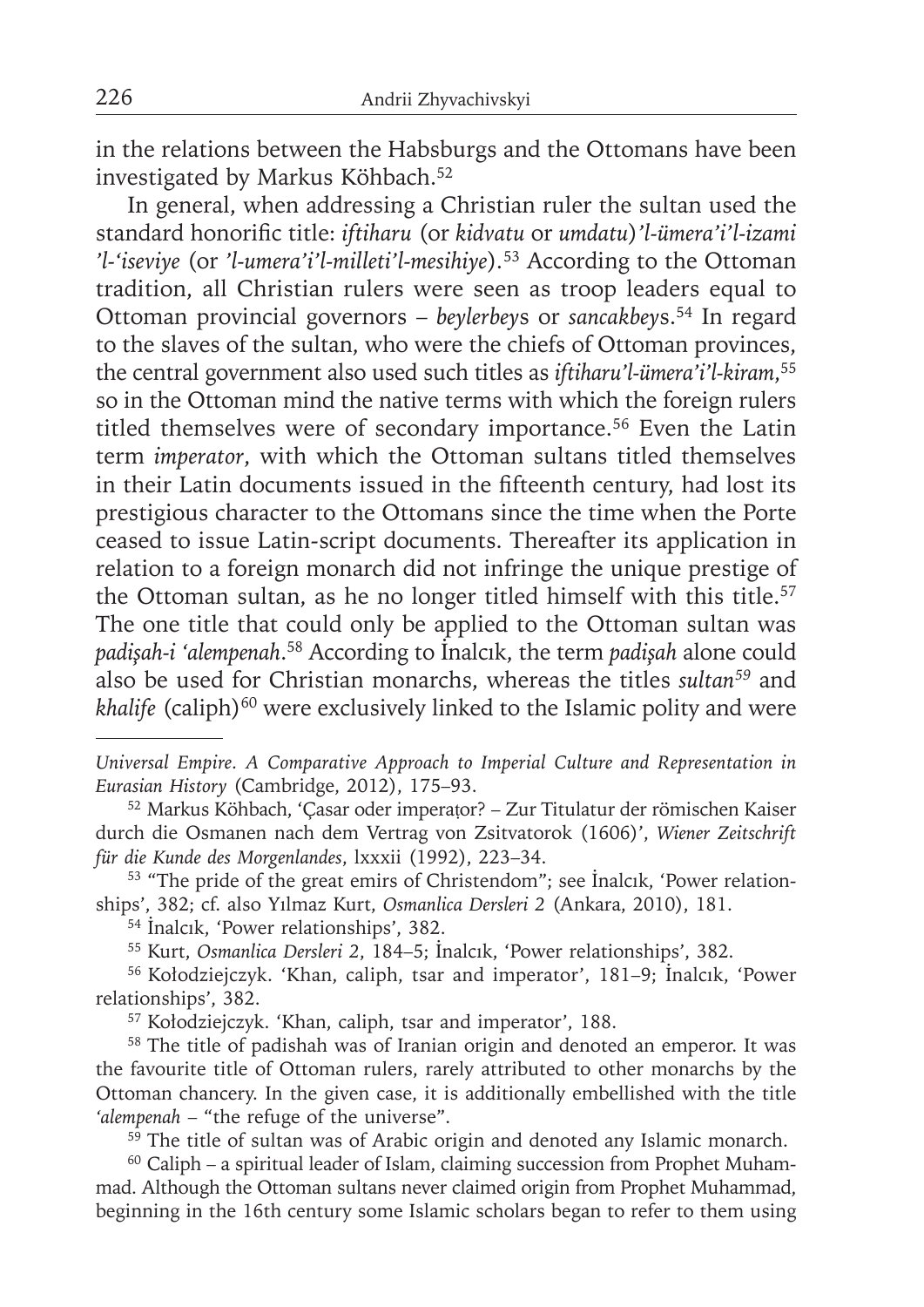never used for Christian rulers.<sup>61</sup> In its letters to the Muscovite rulers, the Ottoman imperial chancery typically used the title of 'the king of Moscow' (Moskov kırali),<sup>62</sup> while the title 'tsar' was used for the first time by the Ottomans in 1643.<sup>63</sup> To compare, for the Habsburg emperor the sultan's chancery initially used the title *kıral* ('king'), only over time adopting the title *imparador* ('emperor') which was expected by the Habsburg side. In 1534, the Ottoman chancery referred to Emperor Charles V as *İspanya vilayetinin kralı*, and to his brother Ferdinand I as *vilayet-i Nemçe kralı*; in 1545 Ferdinand was referred to as *Romanların ve ana tabı' olanların kralı olan Ferendoş*, in 1559 as *Hristiyan krallarının ve dukalarının ve beglerinin imperadoru olan … Ferendoş Kral*, and in 1563 as *Nemçe ve ana tabi' vilayetlerün imperadoru Ferendoş*. Maximilian II was titled in 1564 *Nemçe ve Alaman kralı İmparador Maksimilyanus* and in 1565 *Alaman vilayetinün imperadoru ve Çeh ve İsloven ve Hırvat ve sa'ir niсe vilayetlerün kralı*, or simply *Beç imperadoru* ('the emperor of Vienna').64 The title *çasar* ('caesar'), used in reference to the Habsburgs, can be found in the documents issued by the Ottoman provincial authorities in Hungary, who were accustomed to the title *császár* used in their Hungarian language correspondence, but the sultan's chancery preferred to address the Habsburgs with the title *imparador*, which at the time appeared less prestigious in its eyes.<sup>65</sup>

Since the first letters of the governors of Kefe and Azak are available only as translated copies, it cannot be determined exactly how they addressed the Muscovite rulers and which titles they used in the Ottoman language. In the first letter to the Muscovite grand duke, the governor of Kefe Şehzade Mehmet wrote: "The gatherer [of the

this title. It came into a wider use in the 18th century when, in the Treaty of Küchük Kaynardja (1774), Russia formally recognized the Ottoman sultan as the caliph in regard to his spiritual authority over the Crimean Tatars.

<sup>&</sup>lt;sup>61</sup> İnalcık, 'Power relationships', 384.

<sup>62</sup> Cf. *hüküm* no. 1312 in İsmet Binark (ed.), *5 Numaralı Mühimme Defteri (973/1565–1566)* (Ankara, 1994) and *hüküm*s nos. 318 and 339 in *idem* (ed.), *6 Numaralı Mühimme Defteri (972/1564–1565)* (Ankara, 1995); see also Chantal Quelquejay, 'Une source inédite pour l'histoire de la Russie au XVIe siècle', *Cahiers du monde russe et soviétique*, viii, 2 (1966), 337; İnalcık, 'Power relationships', 382.

<sup>63</sup> Novosel'skij, *Bor'ba Moskovskogo gosudarstva*, 312, 325–6.

<sup>64</sup> Köhbach, 'Çasar oder imperaṭor?', 225–6; İnalcık, 'Power relationships', 382 and 405–6 (n. 61).

<sup>65</sup> Köhbach, 'Çasar oder imperaṭor?', 226–7; for the titles *Romai çasarı* and *Nemçe çasarı* see document no. 1 in Fekete, *Türkische Schriften*, 3.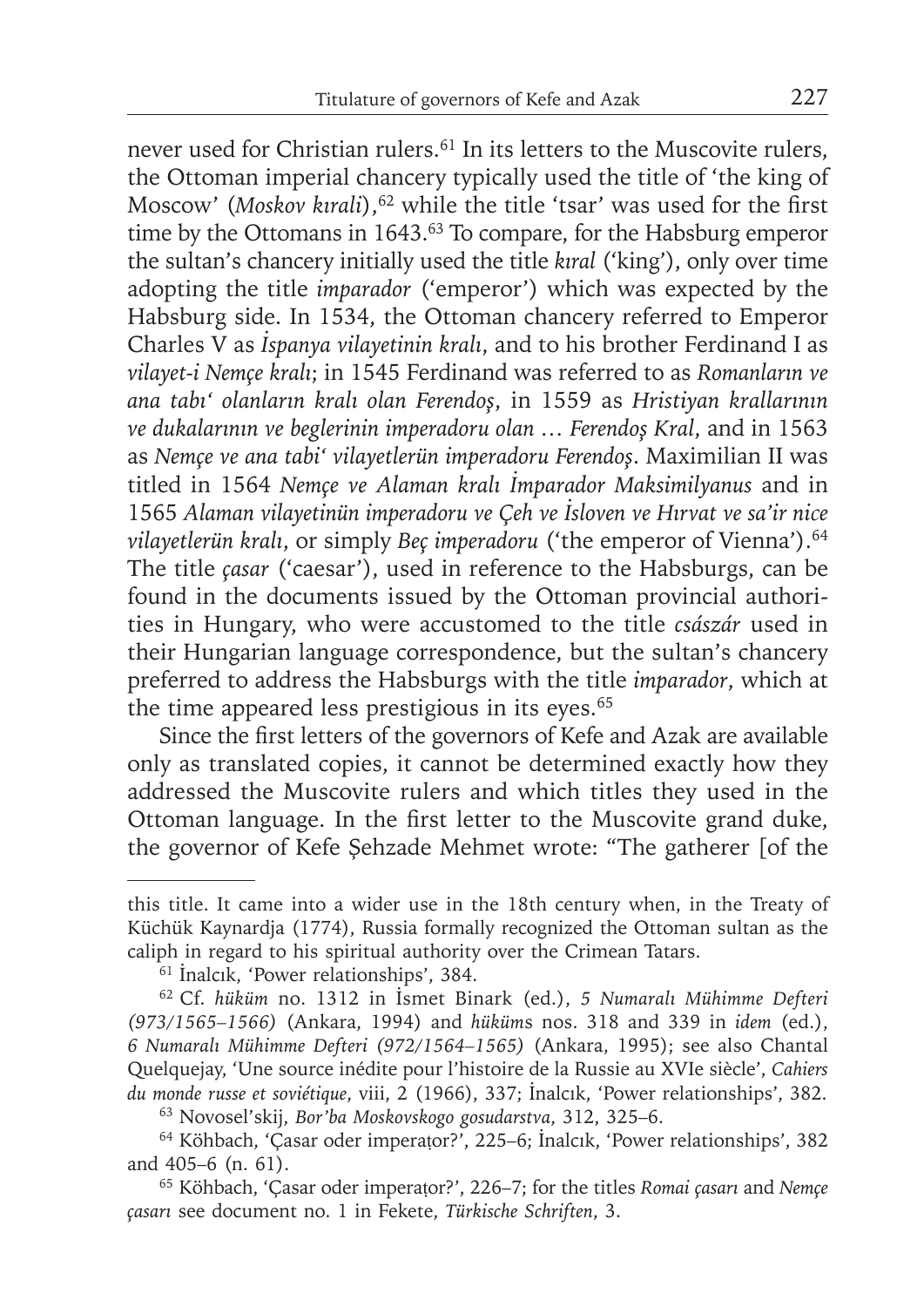lands], Mehmet, the son of Tsar Bayezid, both of us hold power, I am the brother of Your Majesty, my uncle, the praised one from among the grand dukes, the great tsar, my friend, the grand duke Knjaz' Ivan", 66 so as we see the Ottoman prince had no inhibitions about addressing Ivan using the title of tsar. Here we can compare how Sultan Bayezid II addressed the Muscovite ruler: "By God's mercy and with His help, the lord of the well-protected Constantinople [*Konstantinograd*] and of the White Sea and the Black Sea, and of Anatolia, Rumelia, Karaman, and many other lands apart from the Roman patrimony, Sultan Bayezid Khan [*Car*]. [To] You, who by God's will are the lord of several towns of Rus', of the Eastern part and of the Desht part [i.e., of the Qipchak Steppe], Grand Duke [Knjaz'] Ivan".<sup>67</sup> We can also see which titles Grand Duke Ivan used for himself in his letter to the governor of Kefe, Şehzade Mehmed: "Ioan [i.e., Ivan], with God's mercy, the one rightful lord of all Rus', [its] successor and heir, and the lord and grand duke [*knjaz'*] of many other eastern and northern lands, to Şehzade Mehmed, the sultan of Kefe, the son of Bayezid Sultan."68

The correspondence between Muscovy and the authorities of the Ottoman Kefe from 1515 to 1521 is also available. At that time the governor of Kefe was Mehmed,<sup>69</sup> who could not claim royal descent.

<sup>66</sup>*Тот собиратель, Баязитовичь царев Маамедъ. Силы добываемые оба. От великих князей похвальный дядя мой, великий царь твоему величеству брат, друг мой великий князь Иван князь*; see *Pamjatniki diplomatičeskix snošenij*, i, 283.

<sup>67</sup>*Божіею милостію и Его помощью, бережливого Констнатинограда, и Бѣлаго моря, и Чернаго моря, и Анатулской и Румской земли и Караманской, и опрочь Румской отчины, иныхъ многихъ земель государ, салтанъ Баазитъ цар. А ты Божіемъ велѣніемъ Русской и Восточной и Дешской стороны колка городов государ еси, велики князь Иванъ*; see *Pamjatniki diplomatičeskix snošenij*, i, 289.

<sup>68</sup>*Іоанъ, Божіею милостью, единъ правой государ всеа Русіи, отчичь и дѣдич и инымъ многимъ землямъ восточнымъ и сѣвернымъ государ и велики князь, Махметъ Шихзодѣ, салтану кафинскому, Баазитъ салтанову сыну*; see *Pamjatniki diplomatičeskix snošenij*, i, 293.

<sup>&</sup>lt;sup>69</sup> It should be noted that Öztürk states in his monograph that for the period between 1512 and 1532 there is no information about the *sancakbey*s of Kefe: *Şehzade Süleyman'ın merkeze çağrıldığı 1512'den 1532'ye kadar Kefe sancak beylerin isimleri hakkında kesin malumat bulunmamaktadır*; *idem*, *Osmanlı Hakimiyetinde Kefe*, 197. Yet in a few documents from the Russian archive, already published at the end of the nineteenth century, one can find information that the *sancakbey* of Kefe in 1515–21 was Mehmet; see *Pamjatniki diplomatičeskix snošenij*, ii, 227–8, 237–8, 336, 431–2, 629–30, 672, 681, 703. We do not know how long he held this function and when he was succeeded by another official. Curiously enough,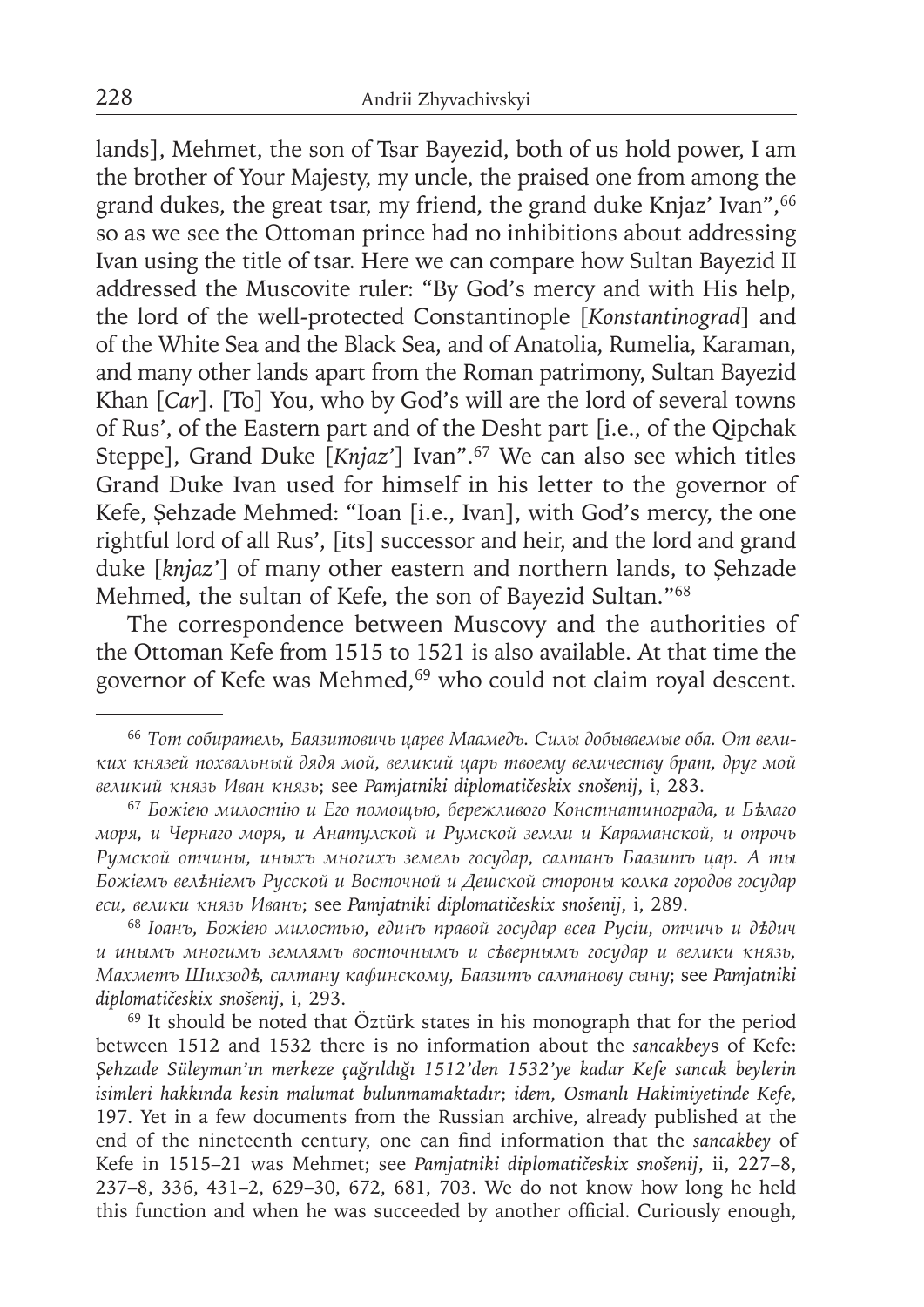He addressed the Muscovite grand duke as follows: "To the greatest one under God's patronage, the holder of felicity, the successor of the great capital and many states, great like Kubat<sup>70</sup> ... we pray God and ask that God, the Lord, keep You in health and let you be always happy until the last days",<sup>71</sup> and in another place he added the hyperbole: "May your reign be like Hümayun's, ... the pious Tsar of Tsars."72 At the same time, Mehmed's envoy named Yafer (a dialectal pronunciation of the Turkish name Djafer) was ordered to kiss the hand of the grand duke on behalf of the *sancakbey* of Kefe,73 who signed his letter "the poor humble slave of God, the creator of all things, Mehmed, the duke [*knjaz'*] of the standard [Rus. *хоругвь*, the equivalent of Tur. *sancak*] of Kefe."74 In another letter dated 1521, the *sancakbey* of Kefe titled the addressee: "the Royal Majesty, the ruler of high power, honoured by God".75 In 1519, in his letter to Moscow the *dizdar* of Azak called the Muscovite ruler the 'white tsar'.76 This is especially interesting given the fact that even the Muscovite grand dukes did not use the title 'tsar' in their formal *intitulatio* and foreign correspondence until

in another place in his book Öztürk quotes some information derived from an Ottoman register dated 1527 and published by Metin Kunt regarding the salary of the *sancakbey* of Kefe, a certain Mehmed Bey – see *idem*, *Osmanlı Hakimiyetinde Kefe*, 157; cf. Kunt, *Sancaktan Eyalete*, 127; also see *idem*, *The Sultan's Servants. The Transformation of Ottoman Provincial Government, 1550–1650* (New York, 1983), 105. It is very likely that Mehmed Bey, listed in the Ottoman register of 1527, was identical with the governor of Kefe invoked in the Russian sources from the years 1515–21.

<sup>&</sup>lt;sup>70</sup> Perhaps a comparison of the Muscovite ruler to the famous Seljuk sultan Kayqubad I (1220–37).

<sup>71</sup>*Величайшому въ Божіемъ заступленіе, счастка погонителю, великостольному и многихъ государьствъ наслѣднику величествомъ як Кубать … Бога молимъ и сего просимъ дабы Господь Богъ тебя сохранилъ въ здравіи неподвижна до вѣка избранному радоватся*; *Pamjatniki diplomatičeskix snošenij*, ii, 227–8.

<sup>72</sup>*Царствуяй Гамайюну подобный … благовѣрный царь царемъ*; *ibidem*, 237.

<sup>73</sup>*Дай же руку твою честнѣйшую поцеловать*; *ibidem*, 227.

<sup>74</sup>*Всѣх сътворителемъ Богомъ убогый недостаточны рабъ Магмедъ, князь хоругви кафинскіе*; *ibidem*, 228.

<sup>75</sup>*Королеву величеству высокіе власти правителю отъ Бога почтенному*; *ibidem*, 681.

<sup>76</sup>*А се грамота изъ Азова отъ Бургана Азовскаго. Государю великому князю Василью Ивановичу все Русіи бѣлому царю*; *ibidem*, 671. On the expression 'white tsar' cf. Vadim Trepavlov, *'Belyj car''. Obraz monarxa i predstavlenija o poddanstve u narodov Rossii XV–XVIII vv.* (Moskva, 2007).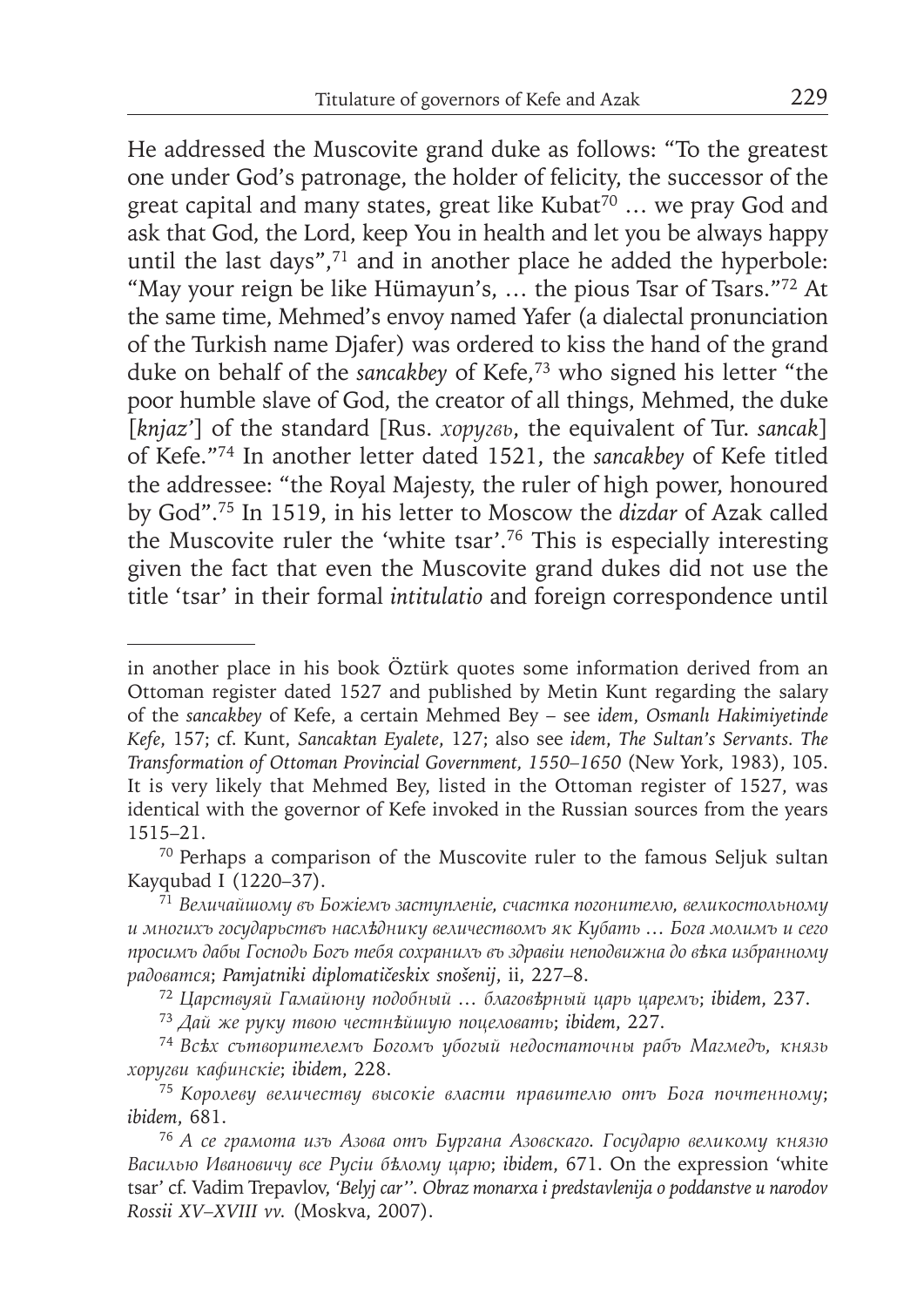1546.77 It is worth mentioning that the liberal attitude towards granting elaborate titles to Muscovite rulers, visible in the usage of Ottoman provincial officials, was in no way reflected in the attitude of the Ottoman Porte. Over a century later, in 1634, when a Muscovite envoy Ilja Miloslavskij demanded that the Porte use the title 'tsar' while addressing his lord, he heard in return from the grand vizier that the title 'tsar' could be used only in reference to the sultan, whereas his lord could be titled only 'king', just like the Porte titled the rulers of the Holy Roman Empire: "since the ancient times, when writing to all the rulers of the whole German Reich, the sultans use the title of king and not tsar, and only the sultan is titled as tsar by all the monarchs, as only he is the tsar, and all the others are kings".78

Unfortunately, it is hard to trace how the titulature evolved in the correspondence between the Ottoman officials and the ruler of Muscovy in the subsequent decades of the sixteenth century, because most of the documents remain unpublished. Besides, all the extant sixteenth-century correspondence has been preserved only in Russian translations and not Ottoman-Turkish originals.

In the paragraphs above, the titles used by the Ottoman officials in their letters to the Muscovite rulers were examined on the basis of translated copies and it can be assumed that Muscovite translators exaggerated the titles referring to their ruler in their translations from Ottoman-Turkish to Russian. However, from a reading of the original seventeenth-century documents preserved in the Russian archives, one learns that even loftier and more paramount titles were actually used for the Muscovite ruler. In 1635, the governor of Kefe

<sup>77</sup>İnalcık, *Power relationships*, 378; Jaroslaw Pelenski, *Russia and Kazan: Conquest and Imperial Ideology (1438–1560s)* (The Hague and Paris, 1974); *idem*, 'State and Society in Muscovite Russia and the Mongol-Turkic System in the Sixteenth Century', in Abraham Ascher, Tibor Halasi-Kun, Béla K. Király (eds.), *The Mutual Effects of the Islamic and Judeo-Christian Worlds: The East European Pattern* (New York, 1979).

<sup>78</sup>*Султаны ко всѣм Государямъ во всѣ Нѣмецкіе рыши искони пишуть в ти тулѣ имя Короля, не Царя, и только одного Султана всѣ Государи величають Царемъ, он один Царь, а прочіе всѣ Короли*; see Sergej Smirnov, 'O posolstve Ilji Daniloviča Miloslavskago i djaka Leontija Lazorevskago v Turciju v 1634 godu', *Vremennik imperatorskago moskovskago obščestva istorii i drevnostej rossijskix*, vi (1850), 47–50, esp. 47; 'Statejnyj Spisok posolstva Ilji Daniloviča Miloslavskago i djaka Leontija Lazorevskago v Tsar'grad v 7150 godu', *Vremennik imperatorskago moskovskago obščestva istorii i drevnostej rossijskix*, viii (1850), 59–62. Cf. also Kołodziejczyk, *Khan, caliph, tsar and imperator*, 184–5 and İnalcık, *Power relationships*, 371–6, 383.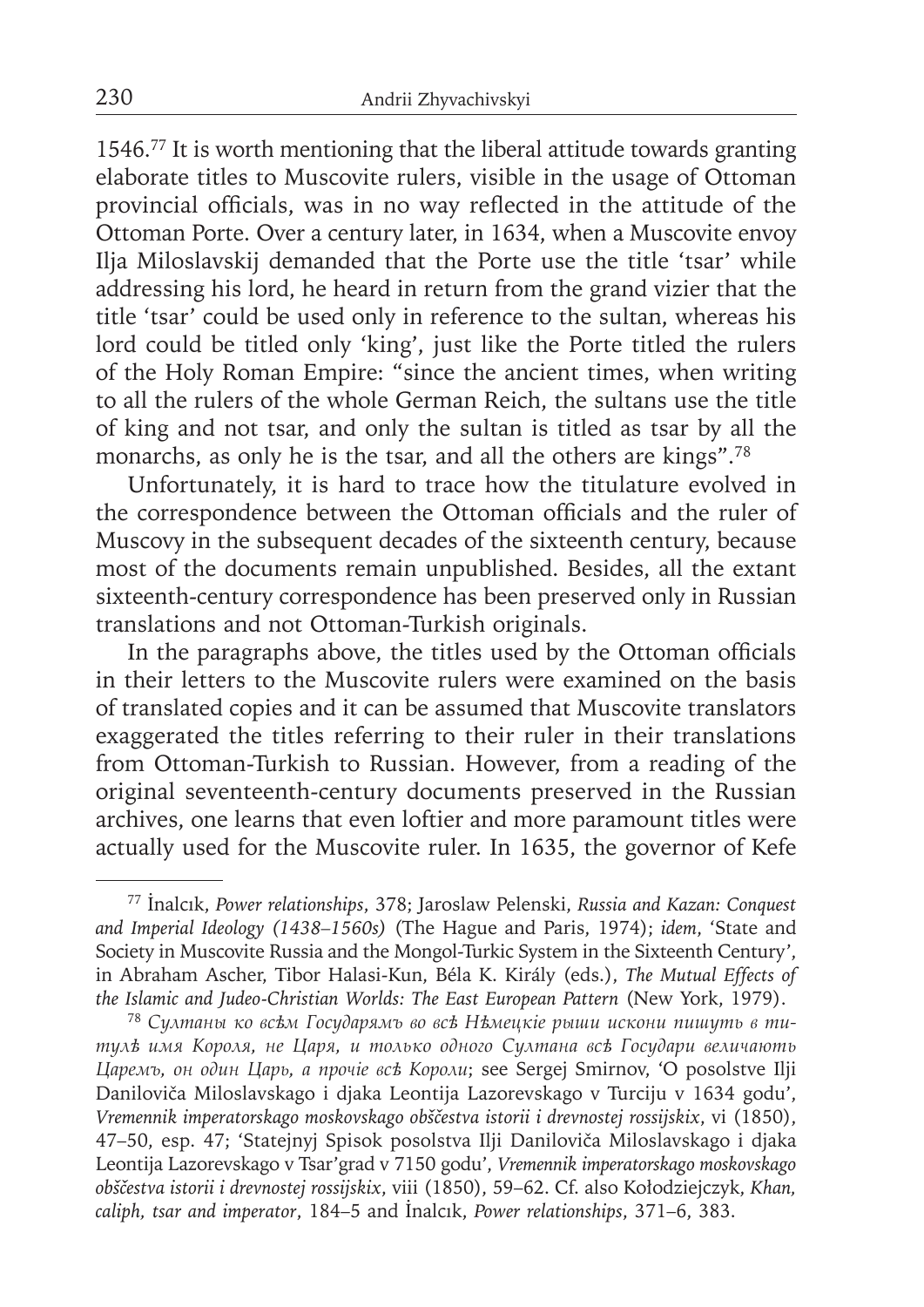titled the tsar: "the great padishah khan and the great bey Michael Fedorovich, the padishah of the whole Rus', and the ruler of many countries, whatever they [i.e., their names] may be."79 Four years earlier, the *sancakbey* of Azak addressed the tsar as: "His Excellency, the honourable, felicitous and generous padishah of Muscovy, *Knjaz'* Michael Fedorovich."80 Despite such honorary titles given to the tsar at the beginning of their letters, Ottoman provincial commanders did not hesitate to threaten the addressee if he failed to fulfil their wishes. Having invoked recent attacks by the Don Cossacks, the governor of Kefe warned: "If you do not burn their [i.e. the Cossacks'] boats and prevent them [from raiding], after forty days His Excellency, the khan, will raid your country along with a certain number of Tatar and Crimean soldiers."81 For their own monarch, the governors of Kefe and Azak used the titles *ulu padişah* ('great padishah') or *'alem-penah*  ('the refuge of the universe')*.*

### V

# **CONCLUSIONS**

In the sixteenth and seventeenth centuries the relations with Muscovy were not regarded as having strategic importance for the Ottoman state, and the Crimean khan typically acted as an intermediary between Istanbul and Moscow until 1700. However, the khans often conducted an independent policy which could be at variance with the position of Istanbul. Therefore, the province governor of Kefe and the district governor of Azak partially usurped the khan's role as a mediator in the Ottoman-Muscovite relations.

For the Ottomans the main attraction of having good relations with Muscovy laid in its imported products, some of them particularly attractive and expensive, such as the furs of foxes and especially sables. Their role in supplying these goods, and in providing security on

<sup>79</sup>*Büyük padişah han hem büyük beg Mihayla Fedoreviç cümle Urusunun padişahı ve köp meleketleriŋde bolsa hükümdarı*; RGADA, f. 89 'Snošenija Rossii s Turciej', op. 2, no. 16.

<sup>80</sup> *'İzzetlü ve sa'adetlü ve mürüvvetlü Moskov padişahı Knaz Mihayla Fėdoreviç hazretlerinin hak-i payı şerifelerine*; RGADA, f. 89 'Snošenija Rossii s Turciej', op. 2, no. 5.

<sup>81</sup>*Eger kaikların yakub bunları men' etmez ise kırk günden soŋra han hazretleri bu kadar Tatar askeri ve Kırım askeri birle vilayetiŋizge akın ėderler*; RGADA, f. 89 'Snošenija Rossii s Turciej', op. 2, no. 16.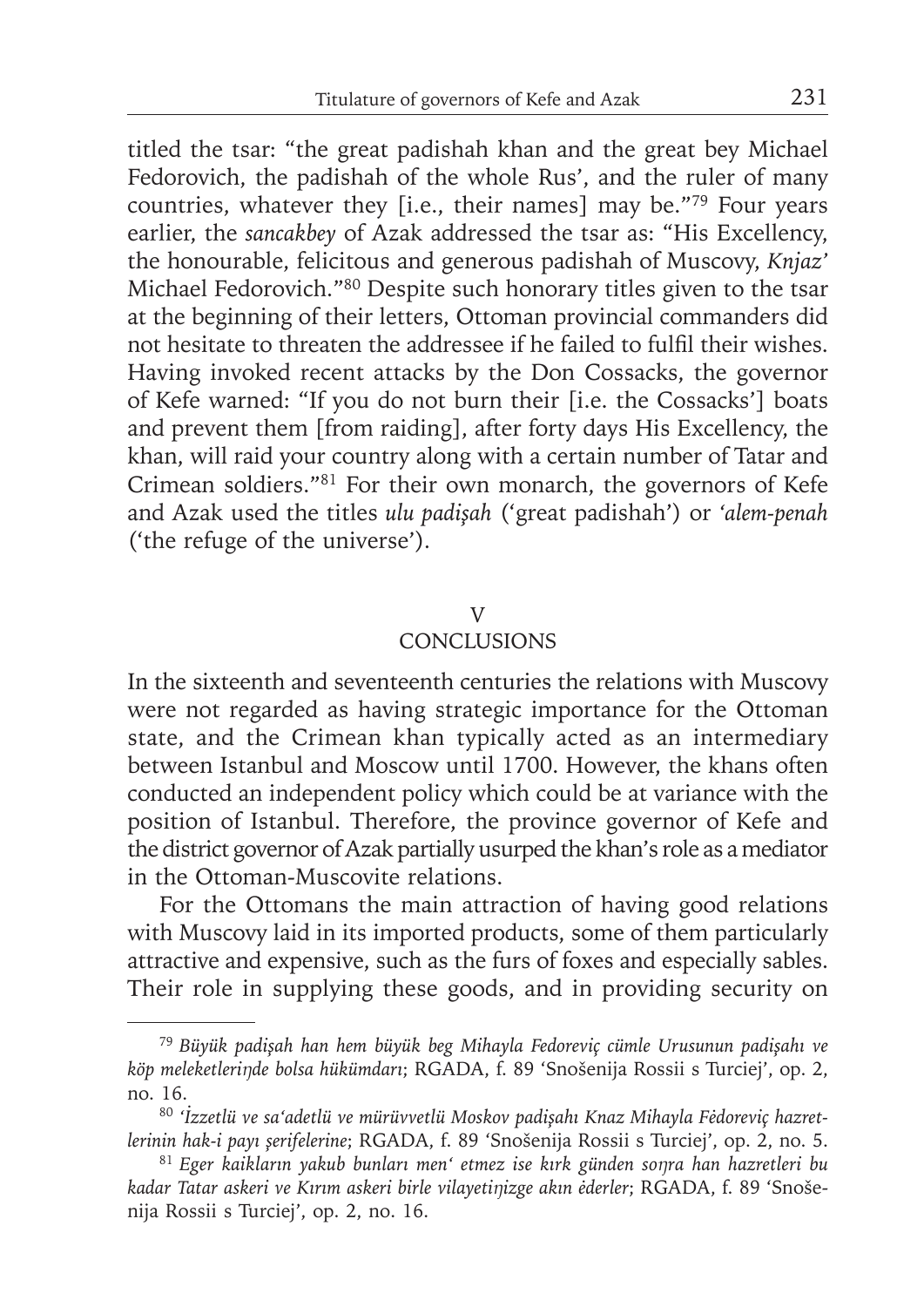the Black Sea and the Sea of Azov, especially during the heightened activity of the Don Cossacks, made the governors of Kefe and Azak important political players in the relations between Moscow and Istanbul. Initial contacts made by Muscovite envoys in Azak and Kefe and the climate of their conversations with local hosts often influenced their future negotiations in Istanbul and the way they would be treated in the Ottoman capital. Benefiting from the weak interest of Istanbul in the Muscovite affairs, the Ottoman governor of Kefe was able to strengthen his brokering position and even send his own envoys to Moscow. On their part, when sending envoys to Istanbul, Muscovite rulers loaded them with letters and gifts for Ottoman offi cials in Kefe and Azak. It should be noted here that Muscovite envoys, who used to pass through Azak and Kefe on their way to Istanbul, were at the same time flatly forbidden to interact with the representatives of the khan.82

Regarding the titulature contained in their letters, the Ottoman governors of Kefe and Azak addressed the tsar using the loftiest and most sophisticated titles, almost identical to those used in regard to their own monarch. However, it seems that when using the title *büyük padişah han* ('the great padishah khan'), so flattering and so much desired by the Muscovite ruler, the Ottoman officials of the Kefe province did not attach much importance to its wording, rather

<sup>82</sup> Aleksandr Vinogradov, *Russko-krymskie otnošenija: 50-e – vtoraja polovina 70-x godov XVI veka*, ii (Moskva, 2007), 158–9. Cf. the following dialogue between Ivan Novosil'cev, a Muscovite envoy to the Ottoman Empire in 1570, and the *sancakbey* of Azak, Aydar (Hayder), recorded in the embassy's relating of events: "And Aydar said to Ivan: 'the Crimean tsar [i.e., khan] sent his man and wrote to me, and ordered to ask you whether your lord had ordered you to visit him in the Crimea and do you have any command from your lord to him?'. And Ivan said: 'My lord sent me with the business of his lordship to Tsar'gorod [i.e., Constantinople], to his brother Sultan Selim, and in regard to my travel to the Crimea to the tsar [i.e., khan] – I have no orders in that matter and I have no reason to visit him.'" As Novosil'cev continued his trip he had a similar conversation with the *sancakbey* of Kefe, Kasım Bey: "Kasım Bey said: '… Do you have [orders] to be at the Crimean [khan's]?' And Ivan said: 'In regard to my travel to the Crimea to the tsar [i.e., khan] – I have no orders from my lord in that matter and I have no reason to visit him [i.e., the khan]'"; – see 'Posol'stvo Ivana Novosil'ceva v Turciju', in *Zapiski russkix putešestvennikov XVI–XVII vv.* (Moskva, 1988), also accessible online: http:// www.vostlit.info/Texts/Dokumenty/Turk/XVI/1560–1580/Stat\_spis\_1570/frametext.htm [Accessed: 3 March 2017].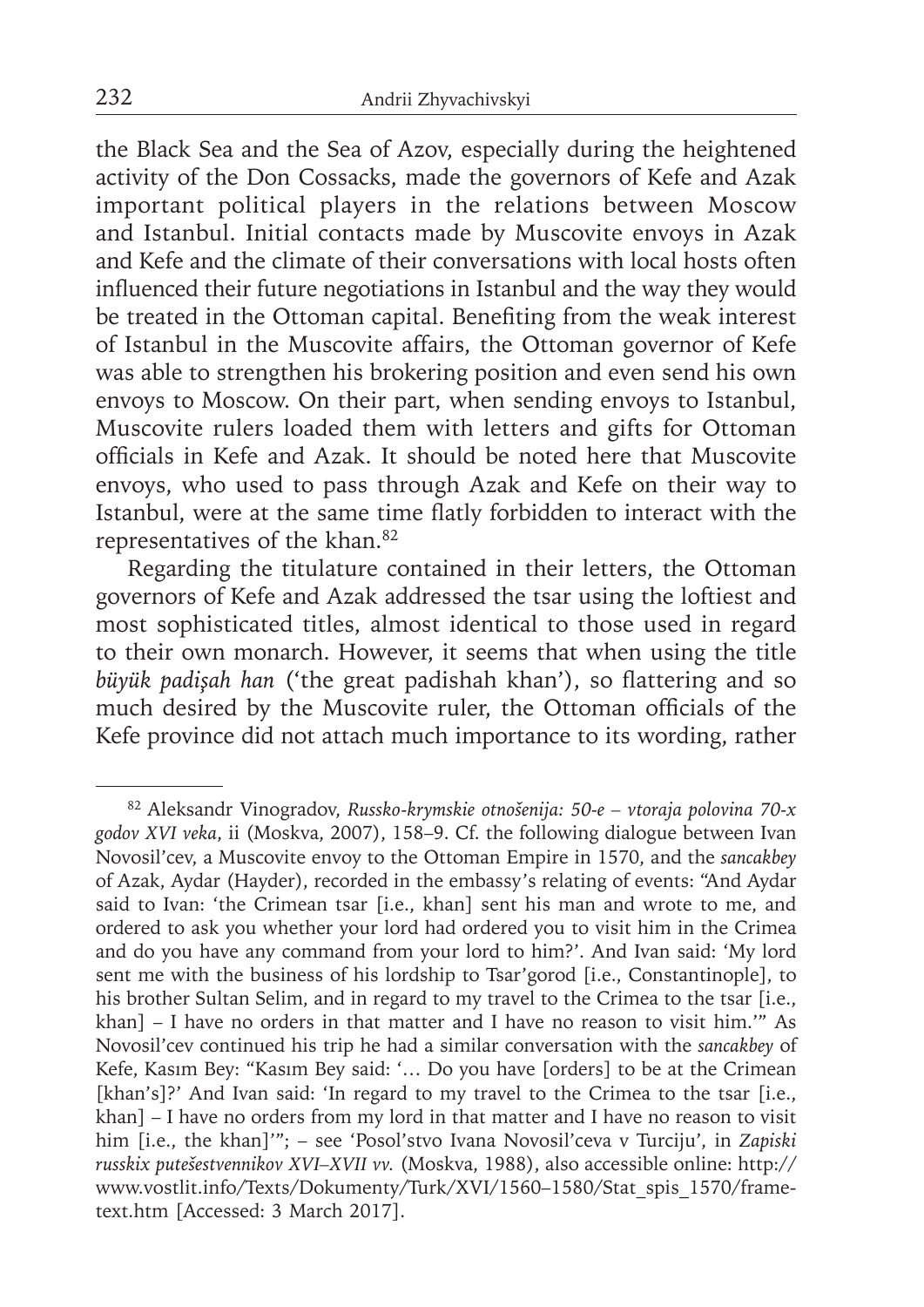treating it as the best means to secure rich gifts from the addressee. They apparently did this on their own initiative, which would definitely have been disapproved by the sultan's chancery. The latter never addressed the Muscovite rulers with such elevated titles, reserving these titles for its own monarch. To be sure, foreign monarchs were often addressed by the Porte with foreign titles such as *kral*, *çasar*, or even *imperador*, but the Ottomans did not invest these titles with the same prestigious importance as was the case among the European rulers. The fact that the Ottoman governors of Kefe and Azak broke this rule and referred to an 'infidel' monarch using titles otherwise reserved exclusively for the sultan bears evidence of their pragmatism and reminds one of a similar phenomenon known to have existed in the trans-border correspondence between the Ottoman provincial officials in Hungary and the Habsburg court.

Sometimes the Ottoman officials of the Kefe province provided extremely important and even secret information about the inner situation and the foreign policy of the sultan or the khan. One may surmise that they did so upon their own initiative and not at the sultan's order. For their services, the Muscovite ruler rewarded them with generous gifts.

Despite their peripheral role (from the perspective of Istanbul) in the era when the Ottoman foreign policy and expansion was focused on other strategic directions, the province of Kefe with its governor and the *bey* of Azak held a prominent place in the foreign policy of Moscow. The key role played by the governor of Kefe in choosing and assisting representatives of the Giray dynasty to ascend to the Crimean throne; the crucial position of Kefe in the campaign against Astrakhan in 1569; and the importance of Azak in deterring the vigorous activity of the Don Cossacks, all attest to the high position and prestige of the governor of Kefe in the eyes of Moscow. At the same time, their relations with Moscow and correspondence with the Muscovite ruler contributed to the growing importance of the position held by the Ottoman governors, yielding dividends in terms of both prestige and financial rewards. Each party was satisfied: the tsar received information and flattering titles, while in return the governor of Kefe obtained generous presents and increased the significance of his position, measured against his peers posted to other provincial posts.